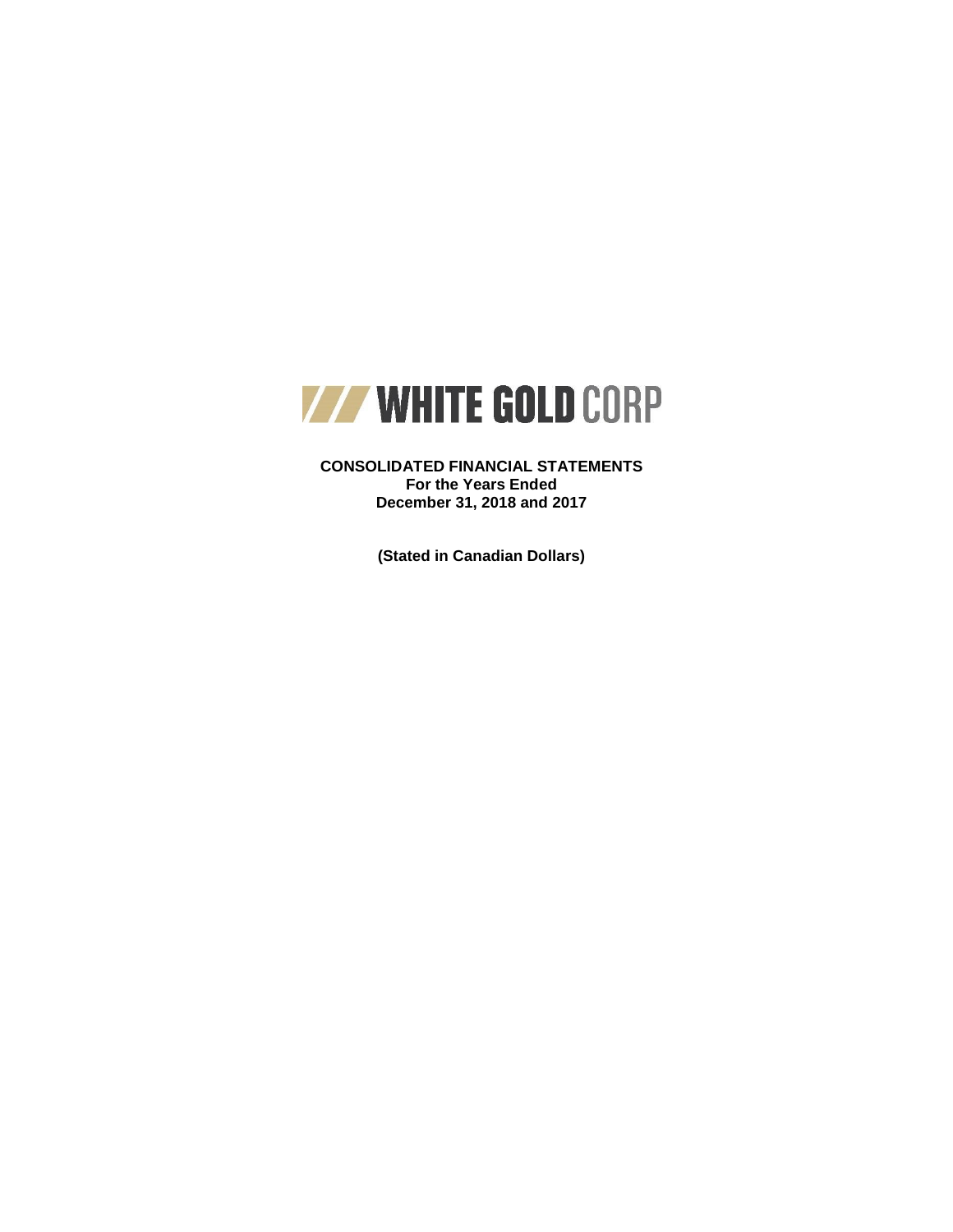

UNIT 114B (2nd Floor) – 8988 FRASERTON COURT BURNABY, BC V5J 5H8

 **A CHAN AND COMPANY LLP CHARTERED PROFESSIONAL ACCOUNTANT**

#### T: **604.239.0868**  F: **604.239.0866**

#### **INDEPENDENT AUDITORS' REPORT**

To: the Shareholders of White Gold Corp.

#### **Opinion**

We have audited the consolidated financial statements of White Gold Corp. (the "Company"), which comprise the consolidated statements of financial position as at December 31, 2018 and December 31, 2017, and the consolidated statements of operations and comprehensive loss, consolidated statements of cash flows and consolidated statements of changes in shareholders' equity for the years ended December 31, 2018 and December 31, 2017, and notes to the consolidated financial statements, including a summary of significant accounting policies.

In our opinion, the accompanying consolidated financial statements present fairly, in all material respects, the financial position of the Company as at December 31, 2018 and December 31, 2017, and its financial performance and its cash flow for the years ended December 31, 2018 and December 31, 2017 in accordance with International Financial Reporting Standards (IFRSs).

#### **Basis for Opinion**

We conducted our audits in accordance with Canadian generally accepted auditing standards. Our responsibilities under those standards are further described in the Auditor's Responsibilities for the Audit of the Financial Statements section of our report. We are independent of the Company in accordance with the ethical requirements that are relevant to our audits of the consolidated financial statements in Canada, and we have fulfilled our other ethical responsibilities in accordance with these requirements. We believe that the audit evidence we have obtained is sufficient and appropriate to provide a basis for our opinion.

#### **Restatement**

We draw attention to Note 14 in the consolidated financial statements, which indicates that the Company has restated some of the numbers on the consolidated financial statements for its year ended December 31, 2017 with respect to the deferred income tax liability and its relevant deferred income tax expense and recovery. Our opinion is not modified in respect of this matter.

#### **Other Information**

Management is responsible for the other information. The other information comprises the Management Discussion and Analysis.

Our opinion on the consolidated financial statements does not cover the other information and we do not express any form of assurance conclusion thereon.

In connection with our audits of the consolidated financial statements, our responsibility is to read the other information and, in doing so, consider whether the other information is materially inconsistent with the consolidated financial statements or our knowledge obtained in the audits or otherwise appears to be materially misstated. If, based on the work we have performed, we conclude that there is a material misstatement of this other information, we are required to report that fact. We have nothing to report in this regard.

#### **Responsibilities of Management and Those Charged with Governance for the Consolidated Financial Statements**

Management is responsible for the preparation and fair presentation of the consolidated financial statements in accordance with IFRSs, and for such internal control as management determines is necessary to enable the preparation of consolidated financial statements that are free from material misstatement, whether due to fraud or error.

In preparing the consolidated financial statements, management is responsible for assessing the Company's ability to continue as a going concern, disclosing, as applicable, matters related to going concern and using the going concern basis of accounting unless management either intends to liquidate the Company or to cease operations, or has no realistic alternative but to do so.

Those charged with governance are responsible for overseeing the Company's financial reporting process.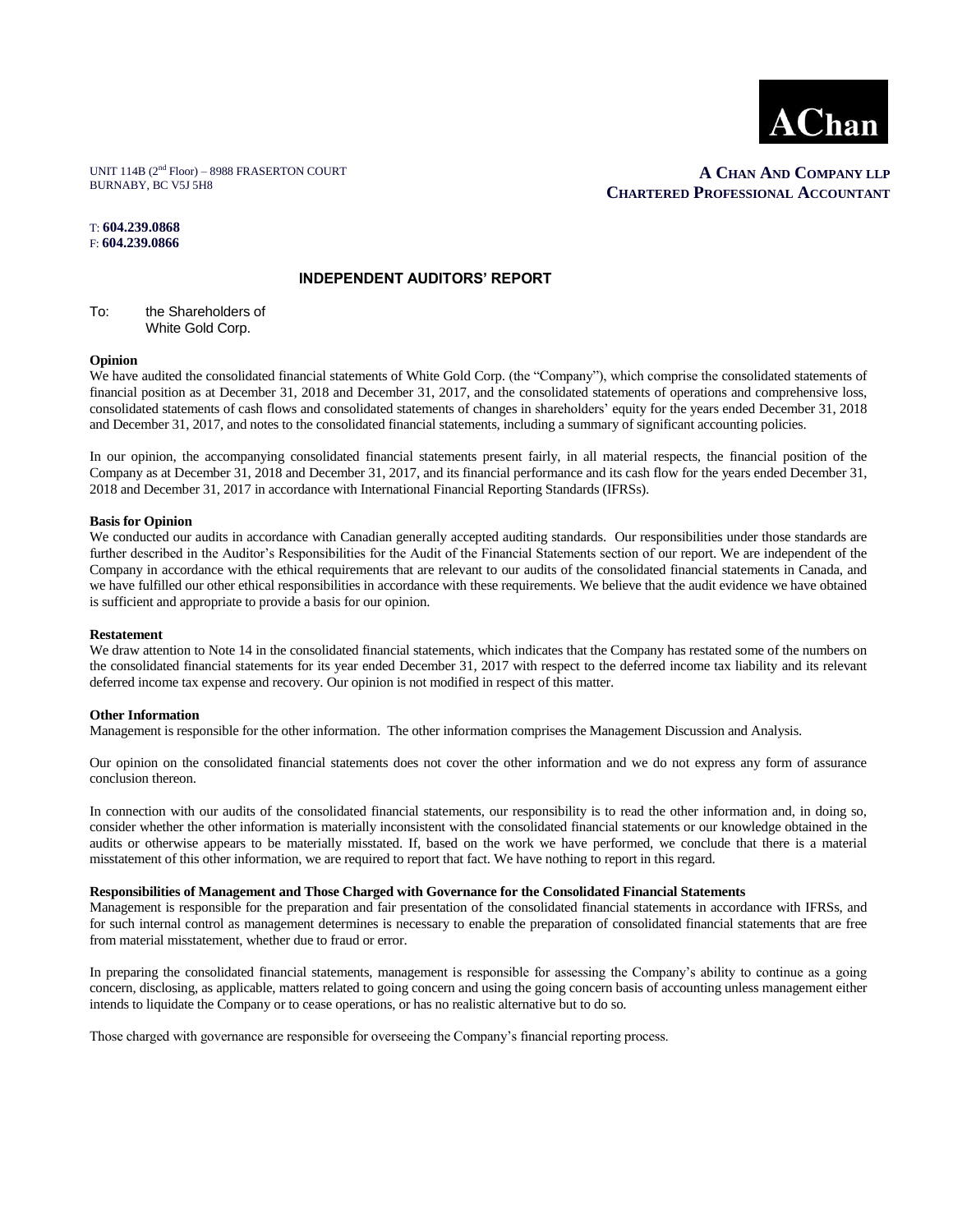#### **Auditor's Responsibilities for the Audit of the Consolidated Financial Statements**

Our objectives are to obtain reasonable assurance about whether the consolidated financial statements as a whole are free from material misstatement, whether due to fraud or error, and to issue an auditors' report that includes our opinion. Reasonable assurance is a high level of assurance, but is not a guarantee that an audit conducted in accordance with Canadian generally accepted auditing standards will always detect a material misstatement when it exists. Misstatements can arise from fraud or error and are considered material if, individually or in the aggregate, they could reasonably be expected to influence the economic decisions of users taken on the basis of these consolidated financial statements. As part of an audit in accordance with Canadian generally accepted auditing standards, we exercise professional judgment and maintain professional skepticism throughout the audit. We also:

• Identify and assess the risks of material misstatement of the consolidated financial statements, whether due to fraud or error, design and perform audit procedures responsive to those risks, and obtain audit evidence that is sufficient and appropriate to provide a basis for our opinion. The risk of not detecting a material misstatement resulting from fraud is higher than for one resulting from error, as fraud may involve collusion, forgery, intentional omissions, misrepresentations, or the override of internal control.

• Obtain an understanding of internal control relevant to the audit in order to design audit procedures that are appropriate in the circumstances, but not for the purpose of expressing an opinion on the effectiveness of the Company's internal control.

• Evaluate the appropriateness of accounting policies used and the reasonableness of accounting estimates and related disclosures made by management.

• Conclude on the appropriateness of management's use of the going concern basis of accounting and, based on the audit evidence obtained, whether a material uncertainty exists related to events or conditions that may cast significant doubt on the Company's ability to continue as a going concern. If we conclude that a material uncertainty exists, we are required to draw attention in our auditors' report to the related disclosures in the consolidated financial statements or, if such disclosures are inadequate, to modify our opinion. Our conclusions are based on the audit evidence obtained up to the date of our auditors' report. However, future events or conditions may cause the Company to cease to continue as a going concern.

• Evaluate the overall presentation, structure and content of the consolidated financial statements, including the disclosures, and whether the consolidated financial statements represent the underlying transactions and events in a manner that achieves fair presentation.

We communicate with those charged with governance regarding, among other matters, the planned scope and timing of the audit and significant audit findings, including any significant deficiencies in internal control that we identify during our audit.

We also provide those charged with governance with a statement that we have complied with relevant ethical requirements regarding independence, and to communicate with them all relationships and other matters that may reasonably be thought to bear on our independence, and where applicable, related safeguards.

The engagement practitioner on the audit resulting in this independent auditors' report is Anthony Chan, CPA, CA.

 *"A Chan & Company LLP"*  Chartered Professional Accountant

Unit# 114B (2nd floor) – 8988 Fraserton Court Burnaby, BC, Canada V5J 5H8 April 29, 2019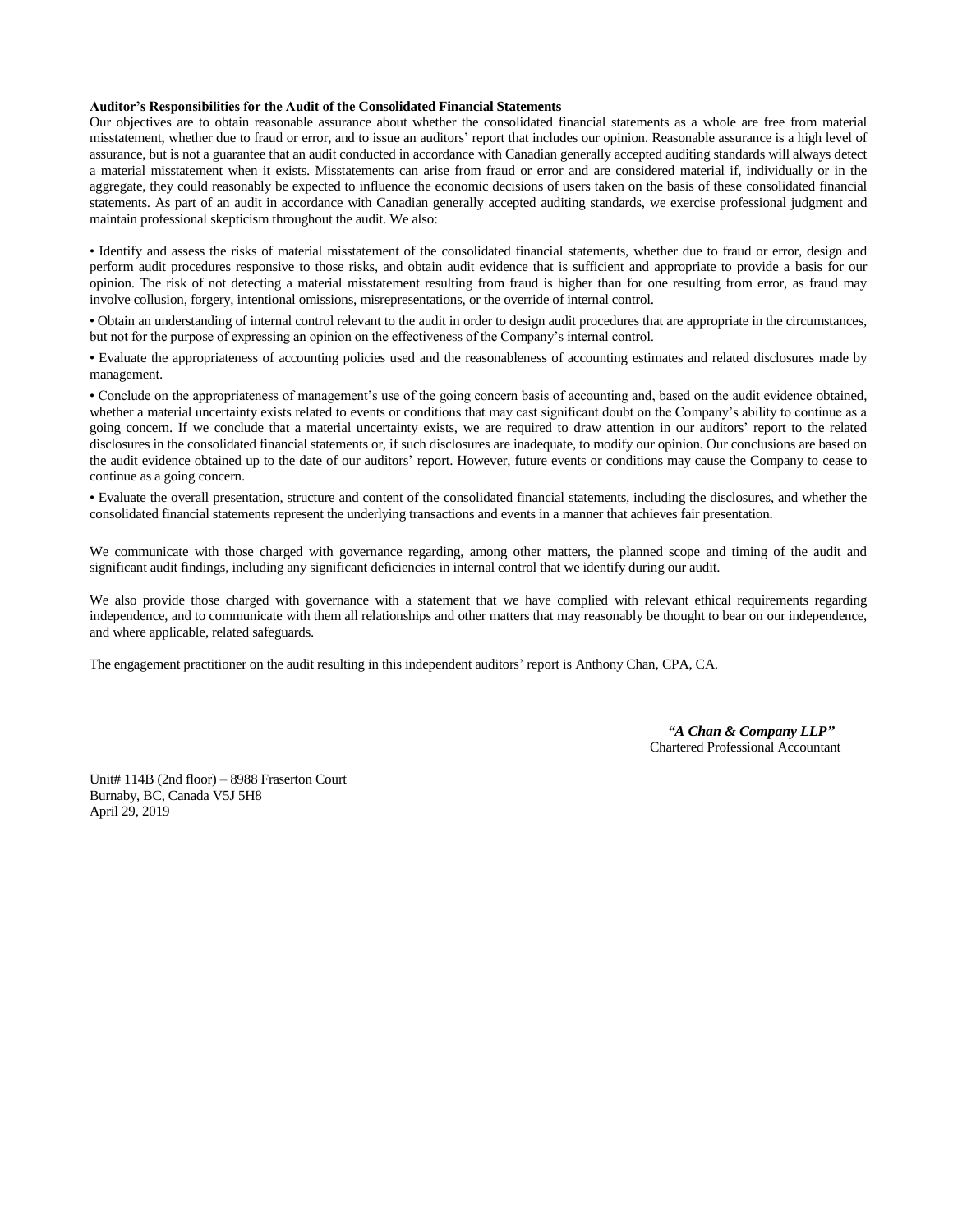# **White Gold Corp. Consolidated Statements of Financial Position As at December 31, 2018 and 2017**

(Stated in Canadian Dollars)

| <b>Assets</b>                                                                                                                                                                                                                                                                                                               | 2018<br>December 31                                                                                  | 2017<br>December 31<br>(Restated -<br>See Note 14)                                                |
|-----------------------------------------------------------------------------------------------------------------------------------------------------------------------------------------------------------------------------------------------------------------------------------------------------------------------------|------------------------------------------------------------------------------------------------------|---------------------------------------------------------------------------------------------------|
| <b>Current assets</b>                                                                                                                                                                                                                                                                                                       |                                                                                                      |                                                                                                   |
| Cash & cash equivalents                                                                                                                                                                                                                                                                                                     | \$<br>18,666,298                                                                                     | \$<br>11,457,964                                                                                  |
| Amounts receivable [Note 5]                                                                                                                                                                                                                                                                                                 | 245,291                                                                                              | 855,684                                                                                           |
| Prepaid expenses                                                                                                                                                                                                                                                                                                            | 43,301                                                                                               |                                                                                                   |
|                                                                                                                                                                                                                                                                                                                             | 18,954,890                                                                                           | 12,313,648                                                                                        |
| Non-Current assets                                                                                                                                                                                                                                                                                                          |                                                                                                      |                                                                                                   |
| Property bonds [Note 6]                                                                                                                                                                                                                                                                                                     | 20,246                                                                                               | 20,122                                                                                            |
| Property, plant & equipment                                                                                                                                                                                                                                                                                                 | 43,590                                                                                               | 62,272                                                                                            |
| Exploration and evaluation assets [Note 6]                                                                                                                                                                                                                                                                                  | 91,535,819                                                                                           | 77,689,056                                                                                        |
|                                                                                                                                                                                                                                                                                                                             | 91,599,655                                                                                           | 77,771,450                                                                                        |
|                                                                                                                                                                                                                                                                                                                             | \$<br>110,554,545                                                                                    | \$<br>90,085,098                                                                                  |
| <b>Liabilities</b><br><b>Current liabilities</b><br>Accounts payable<br><b>Accrued liabilities</b><br>Due to related parties [Note 7]<br>Flow-through share premium liability [Note 8]<br>Non-Current liabilities<br>Contingent liability & advance royalty [Note 9]<br>Deferred income tax liability [Note 13 and Note 14] | \$<br>447,176<br>79,098<br>267,892<br>3,630,117<br>4,424,283<br>6,929,929<br>4,291,000<br>15,645,212 | \$<br>193,593<br>29,205<br>2,239,950<br>314,997<br>2,777,745<br>6,588,016<br>216,000<br>9,581,761 |
|                                                                                                                                                                                                                                                                                                                             |                                                                                                      |                                                                                                   |
| Shareholders' equity                                                                                                                                                                                                                                                                                                        |                                                                                                      |                                                                                                   |
| Share capital [Note 8]<br>Contributed surplus                                                                                                                                                                                                                                                                               | 108,474,840                                                                                          | 88,879,183                                                                                        |
|                                                                                                                                                                                                                                                                                                                             | 4,596,532                                                                                            | 4,227,295                                                                                         |
| Accumulated deficit                                                                                                                                                                                                                                                                                                         | (18, 162, 039)<br>94,909,333                                                                         | (12,603,141)                                                                                      |
|                                                                                                                                                                                                                                                                                                                             |                                                                                                      | 80,503,337                                                                                        |
| <b>Total Liability and Equity</b>                                                                                                                                                                                                                                                                                           | \$<br>110,554,545                                                                                    | \$<br>90,085,098                                                                                  |
| Nature of operations [Note 1]<br>Subsequent event [Note 15]                                                                                                                                                                                                                                                                 |                                                                                                      |                                                                                                   |

Approved on behalf of the Board: *(Signed) "Maruf Raza" (Signed) "David D'Onofrio"*

Maruf Raza, Director David D'Onofrio, Director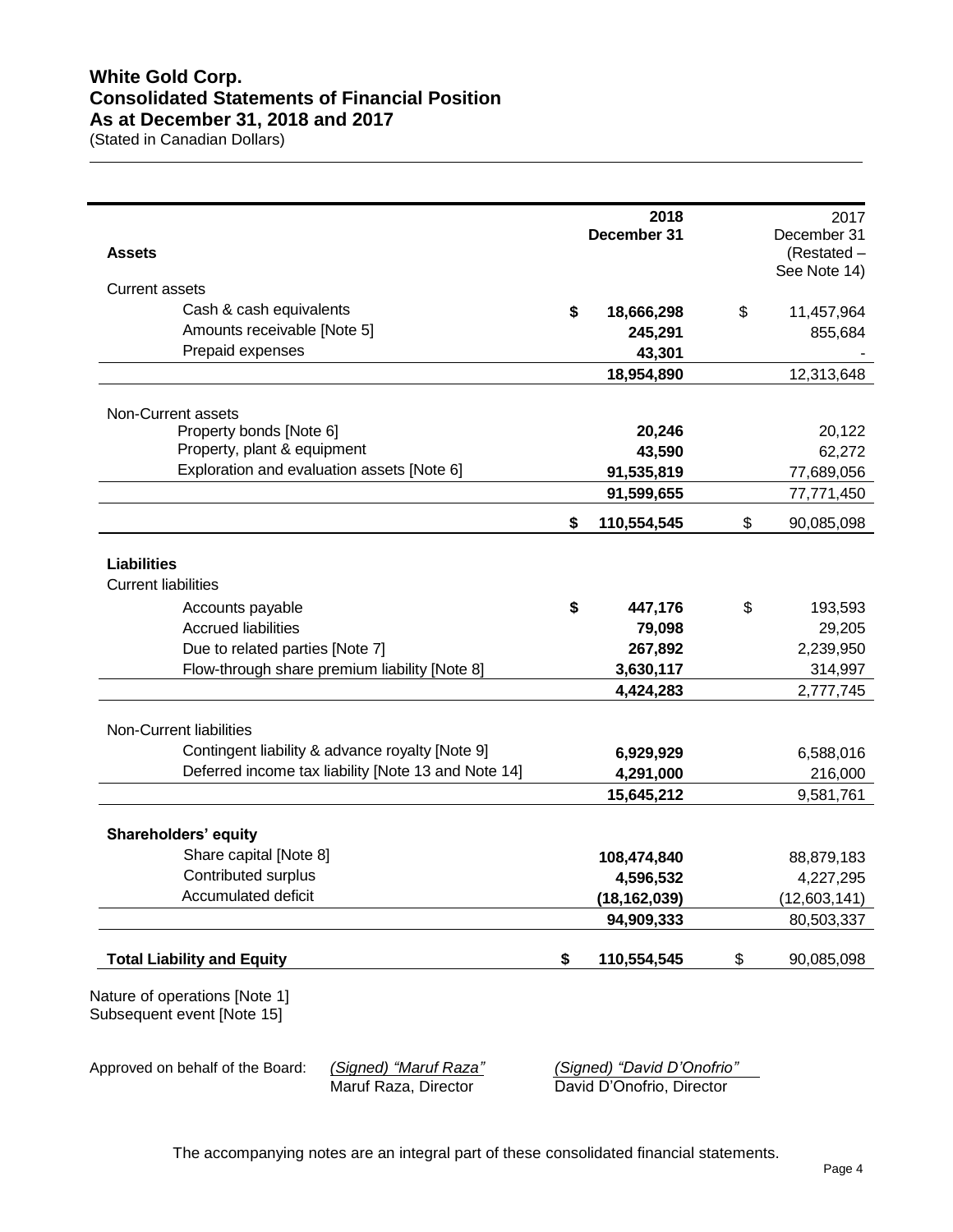# **White Gold Corp. Consolidated Statements of Operations and Comprehensive Loss For the years ended December 31, 2018 and 2017**

|                                                  | December 31, 2018 |            | (Restated – See Note 14) | December 31, 2017 |
|--------------------------------------------------|-------------------|------------|--------------------------|-------------------|
| <b>Expenses</b>                                  |                   |            |                          |                   |
| Interest and bank charges                        | \$                | 2,494      | \$                       | 1,572             |
| Advance royalty accretion expense [Note 9]       |                   | 81,141     |                          | 112,869           |
| Contingent liability accretion expense [Note 9]  |                   | 390,772    |                          |                   |
| Consulting fees                                  |                   | 645,618    |                          | 310,049           |
| Depreciation                                     |                   | 18,682     |                          | 10,990            |
| Salary and wages                                 |                   | 602,940    |                          | 237,007           |
| Marketing, office and administration             |                   | 780,453    |                          | 371,304           |
| Insurance                                        |                   | 23,893     |                          | 20,195            |
| <b>Travel expenses</b>                           |                   | 183,960    |                          | 179,243           |
| Conferences and events                           |                   | 100,274    |                          | 109,079           |
| Professional fees                                |                   | 308,834    |                          | 204,239           |
| Stock based compensation [Note 8]                |                   | 566,820    |                          | 266,324           |
| Transfer agent & regulatory                      |                   | 156,377    |                          | 154,427           |
| Write-down of exploration assets [Note 6]        |                   |            |                          | 56,690            |
| Loss before undernoted items                     |                   | 3,862,258  |                          | 2,036,988         |
| Interest expense (income)                        |                   | (109, 205) |                          | (171, 487)        |
| Deferred income tax expense (recovery) [Note 13] |                   | 1,805,845  |                          | (635, 658)        |
| Net loss and comprehensive loss for the year     | \$                | 5,558,898  | \$                       | 1,229,843         |
| Basic and diluted loss per share [Note 8]        | \$                | (0.06)     | \$                       | (0.02)            |
| Weighted average shares outstanding              |                   | 95,243,656 |                          | 75,190,024        |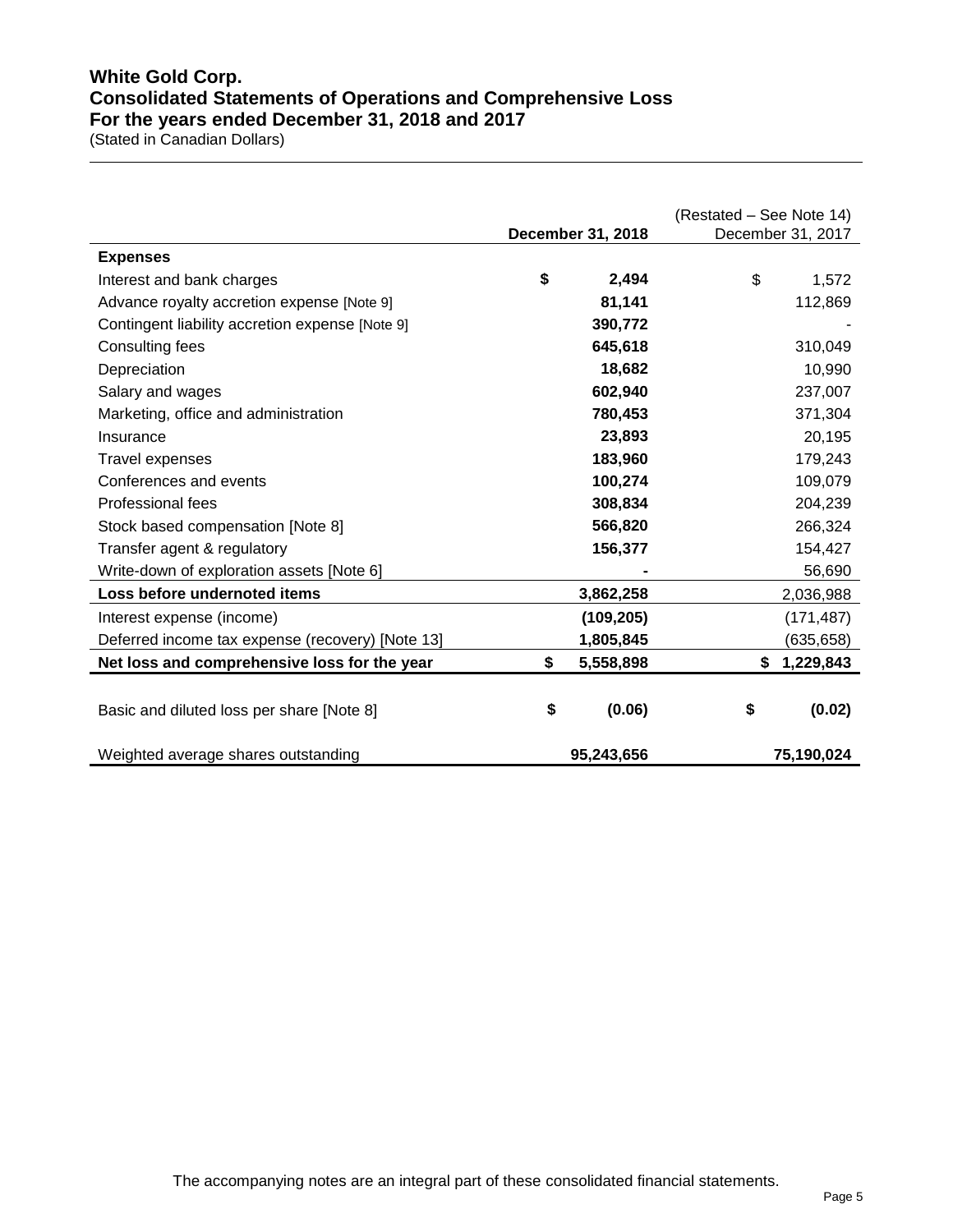# **White Gold Corp. Consolidated Statements of Changes in Shareholders' Equity For the years ended December 31, 2018 and 2017**

|                                          | Number of<br>shares | Amount<br>S   | <b>Contributed</b><br>surplus | <b>Deficit</b> | <b>Total equity</b> |
|------------------------------------------|---------------------|---------------|-------------------------------|----------------|---------------------|
| Balance at January 1, 2018               | 88,390,611          | 88,879,183    | 4,227,295                     | (12,603,141)   | 80,503,337          |
|                                          |                     |               |                               |                |                     |
| Private placement - July 2018            |                     |               |                               |                |                     |
| Private placement                        | 10,526,720          | 10,000,367    |                               |                | 10,000,367          |
| Agent warrants issued                    |                     |               | 282,655                       |                | 282,655             |
| Share issuance costs                     |                     | (805, 878)    |                               |                | (805, 878)          |
| Flow-through share premium liabilities   |                     | (1,684,275)   |                               |                | (1,684,275)         |
| Private placement - Nov 2018             |                     |               |                               |                |                     |
| Private placement                        | 8,333,332           | 14,999,998    |                               |                | 14,999,998          |
| Agent warrants issued                    |                     |               | 142,648                       |                | 142,648             |
| Share issuance costs                     |                     | (1, 115, 252) |                               |                | (1, 115, 252)       |
| Flow-through share premium liabilities   |                     | (3,900,000)   |                               |                | (3,900,000)         |
| Shares issued - IGO property acquisition | 160,000             | 276,800       |                               |                | 276,800             |
| Shares issued - Warrants exercised       | 2,364,375           | 1,823,897     | (622, 886)                    |                | 1,201,011           |
| Stock based compensation                 |                     |               | 566,820                       |                | 566,820             |
| Net loss for the year                    |                     |               |                               | (5,558,898)    | (5,558,898)         |
| <b>Balance at December 31, 2018</b>      | 109,775,038         | 108,474,840   | 4,596,532                     | (18, 162, 039) | 94,909,333          |

| Balance at January 1, 2017                     | 60,725,986 | 35,492,169    | 3,653,148 | (11, 373, 298)           | 27,772,019    |
|------------------------------------------------|------------|---------------|-----------|--------------------------|---------------|
|                                                |            |               |           |                          |               |
| Private placements                             | 9,911,500  | 18,755,460    |           |                          | 18,755,460    |
| Agent warrants issued                          | ۰          |               | 325,506   | $\overline{\phantom{a}}$ | 325,506       |
| Share issuance costs                           | ۰          | (1,037,813)   |           |                          | (1,037,813)   |
| Flow-through share premium liabilities         | ٠          | (1, 166, 655) |           |                          | (1, 166, 655) |
| Shares issued - Warrants exercised             | 253.125    | 86.027        | (17, 683) |                          | 68,344        |
| Shares issued - Property acquisition           | 17,500,000 | 36,749,995    |           |                          | 36,749,995    |
| Stock based compensation                       | -          |               | 266.324   |                          | 266,324       |
| Net loss for the year (Restated - See Note 14) | ٠          |               |           | (1,229,843)              | (1,229,843)   |
| <b>Balance at December 31, 2017</b>            |            |               |           |                          |               |
| (Restated – See Note 14)                       | 88,390,611 | 88,879,183    | 4,227,295 | (12,603,141)             | 80,503,337    |
|                                                |            |               |           |                          |               |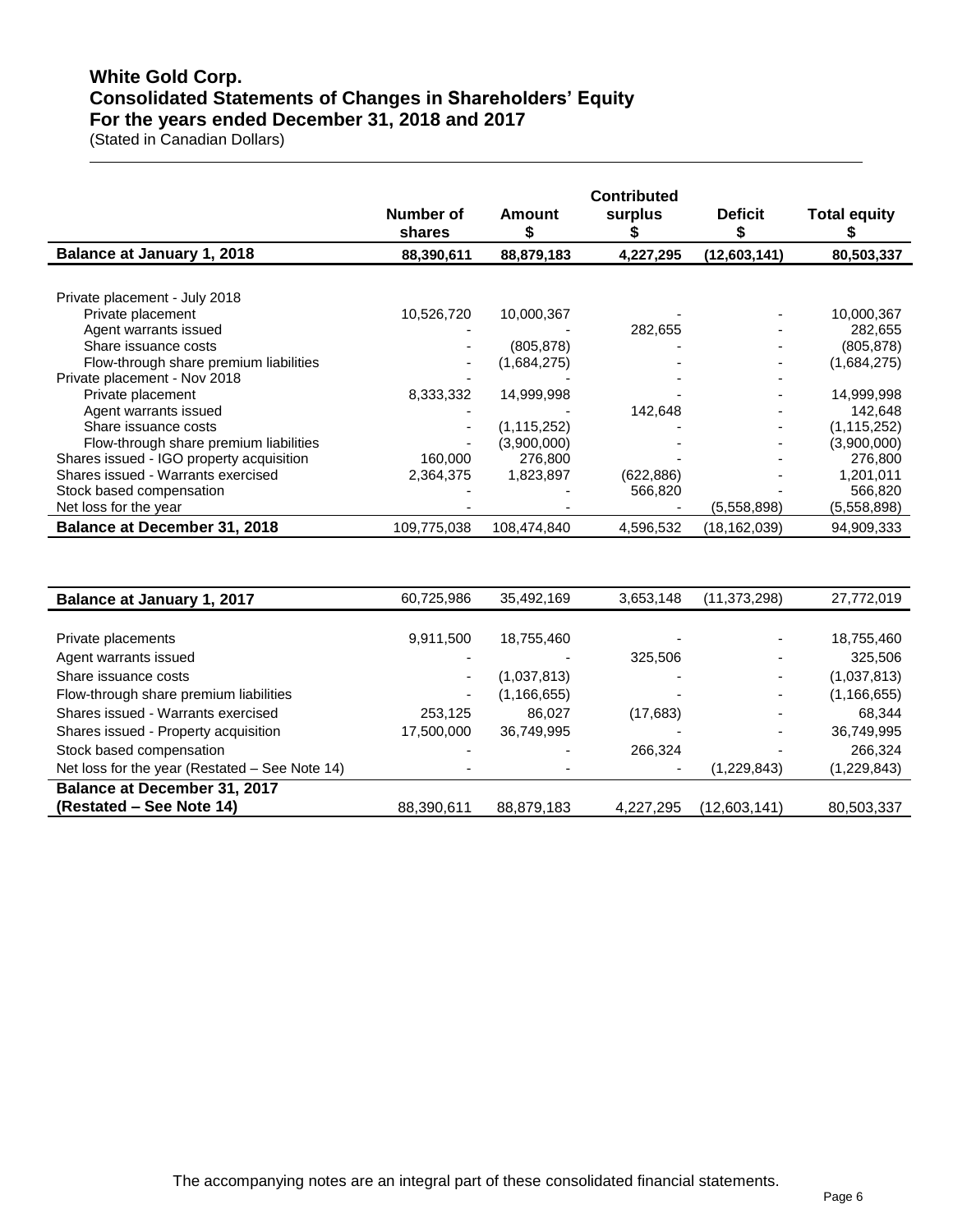# **White Gold Corp. Consolidated Statements of Cash Flows For the years ended December 31, 2018 and 2017**

|                                                     | December 31, 2018 | (Restated – See Note 14)<br>December 31, 2017 |
|-----------------------------------------------------|-------------------|-----------------------------------------------|
| <b>Operating activities</b>                         |                   |                                               |
| Net loss for the year                               | (5,558,898)<br>S  | (1, 229, 843)<br>\$                           |
| Items not involving cash                            |                   |                                               |
| Depreciation                                        | 18,682            | 10,990                                        |
| Stock based compensation                            | 566,820           | 266,324                                       |
| Write-off of exploration assets                     |                   | 59,690                                        |
| Accretion expense                                   | 341,913           | 112,869                                       |
| Deferred income tax expense (recovery)              | 1,805,845         | (635, 658)                                    |
|                                                     | (2,825,638)       | (1, 415, 628)                                 |
| Change in non-cash components of working<br>capital |                   |                                               |
| Amounts receivables                                 | 610,269           | (742, 768)                                    |
| Prepaid expenses                                    | (43, 300)         |                                               |
| Accounts payable and accrued liabilities            | 303,476           | (99, 862)                                     |
| Due to related parties                              | (1,972,058)       | (1, 372, 405)                                 |
| Cash used in operating activities                   | (3,927,251)       | (3,630,663)                                   |
|                                                     |                   |                                               |
| <b>Investing activities</b>                         |                   |                                               |
| Property plant and equipment                        |                   | (73, 262)                                     |
| Exploration and evaluation assets                   | (13,532,621)      | (19,653,019)                                  |
| IGO property acquisition                            | (37, 342)         |                                               |
| Cash used in investing activities                   | (13, 569, 963)    | (19,726,281)                                  |
| <b>Financing activities</b>                         |                   |                                               |
| Net proceeds from exercise of warrants              | 1,201,011         | 68,344                                        |
| Net proceeds from private placements                | 23,504,537        | 18,043,153                                    |
| Cash provided by financing activities               | 24,705,548        | 18,111,497                                    |
|                                                     |                   |                                               |
| Increase (decrease) in cash and cash equivalents    | 7,208,334         | (5, 245, 447)                                 |
| Cash and cash equivalents - Beginning of the year   | 11,457,964        | 16,703,411                                    |
| Cash and cash equivalents - End of the year         | S<br>18,666,298   | 11,457,964<br>\$                              |
| Interest paid                                       |                   |                                               |
| Income tax paid                                     |                   |                                               |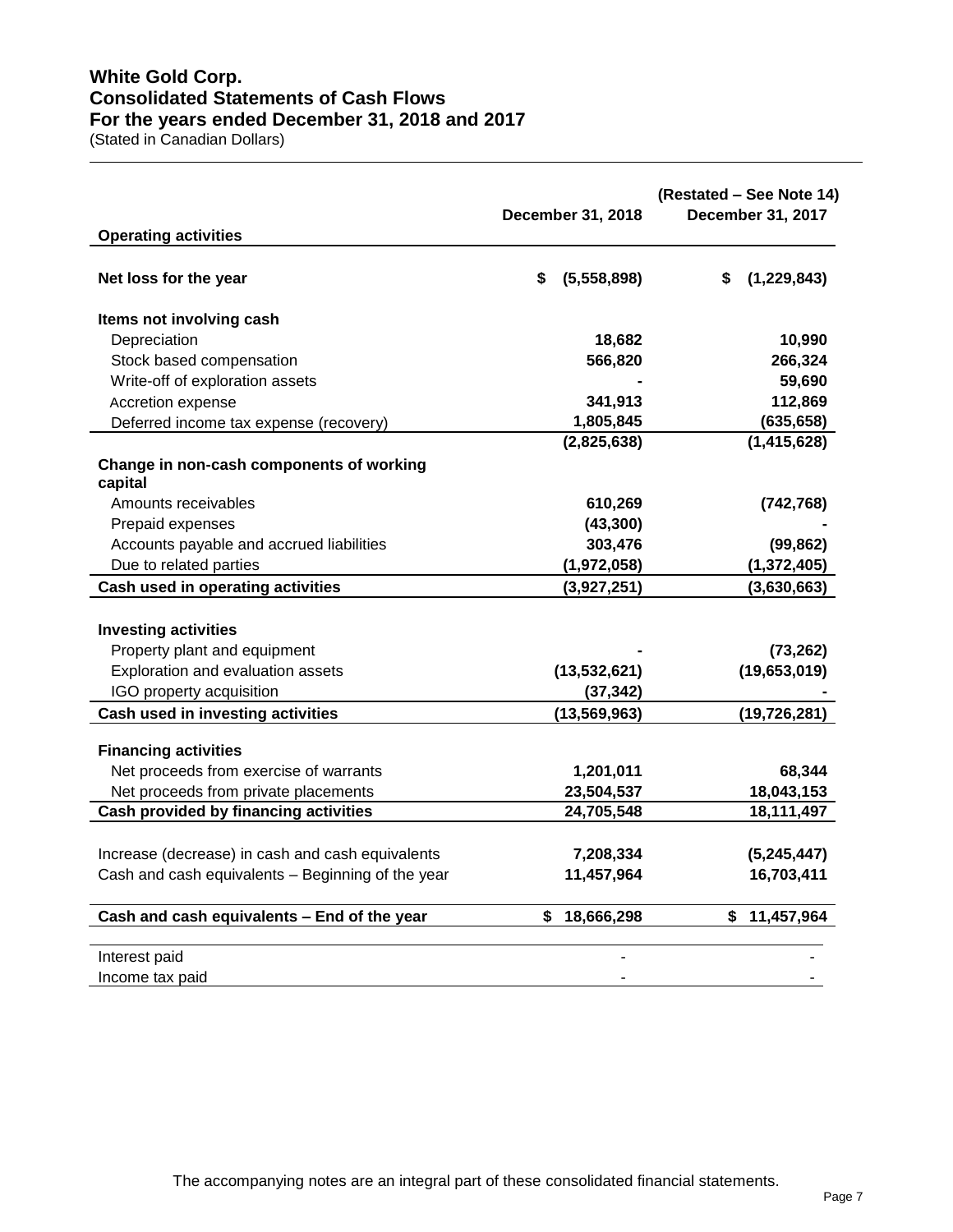## **1. Nature of operations**

The Company was incorporated on March 26, 1987 under the provisions of the Company Act of British Columbia and was transitioned to the Business Corporations Act (British Columbia) on September 30, 2005. The Company changed its name to "G4G Capital Corp." on January 23, 2015 and the common shares (the "Common Shares") were traded on the TSX Venture Exchange (the "TSXV") under its symbol "GGC". The Company is classified as a 'Junior Natural Resource-Mining' company.

The Company then changed its name to "White Gold Corp." on December 19, 2016 and in connection with its rebranding, the Company registered to continue its corporate existence in the Province of Ontario.

The Company's head office is located at 82 Richmond Street East, Toronto, Ontario, Canada and the common shares of the Company (the "Common Shares") are listed on the TSX Venture Exchange (the "TSXV") under the symbol "WGO".

White Gold Corp. is in the business of acquiring and exploring mineral properties. As of December 31, 2018, the Company owned several properties in the Yukon's White Gold District in Canada (the "White Gold District"). The properties range from grass roots to more advanced exploration projects and the Company is continuing with exploration activities on its properties.

There has been no determination whether properties held contain mineral resources or mineral reserves that are economically recoverable. The recoverability of valuations assigned to mineral properties is dependent upon the discovery of economically recoverable mineral resources and mineral reserves, confirmation of the Company's interest in the properties, the ability to obtain the necessary financing to complete development, and future profitable production or proceeds from disposition.

The consolidated financial statements were approved by the Board of Directors on April 29, 2019.

# **2. Basis of Presentation**

#### Statement of Compliance

These consolidated financial statements, including comparatives, have been prepared in accordance with International Financial Reporting Standards ("IFRS") as issued by the International Accounting Standards Board ("IASB") and Interpretations of the IFRS Interpretations Committee ("IFRIC").

#### Basis of Presentation

These consolidated financial statements have been prepared on a historical cost basis, except for financial instruments classified as financial instruments at fair value through profit and loss, which are stated at their fair value. In addition, these consolidated financial statements have been prepared using the accrual basis of accounting except for cash flow information.

## Principles of Consolidation

These consolidated financial statements include the accounts of the Company and its wholly-owned subsidiaries 0814117 BC Ltd. and Selene Holdings Limited Partnership. All inter-company transactions and balances have been eliminated upon consolidation.

#### Use of Estimates

The preparation of consolidated financial statements in conformity with IFRS requires management to make estimates and assumptions which affect the reported amount of the Company's assets, liabilities, expenses, and related disclosures. Assumptions and estimates are based on historical experience, expectations, current trends and other factors that management believes to be relevant at the time at which the Company's consolidated financial statements are prepared.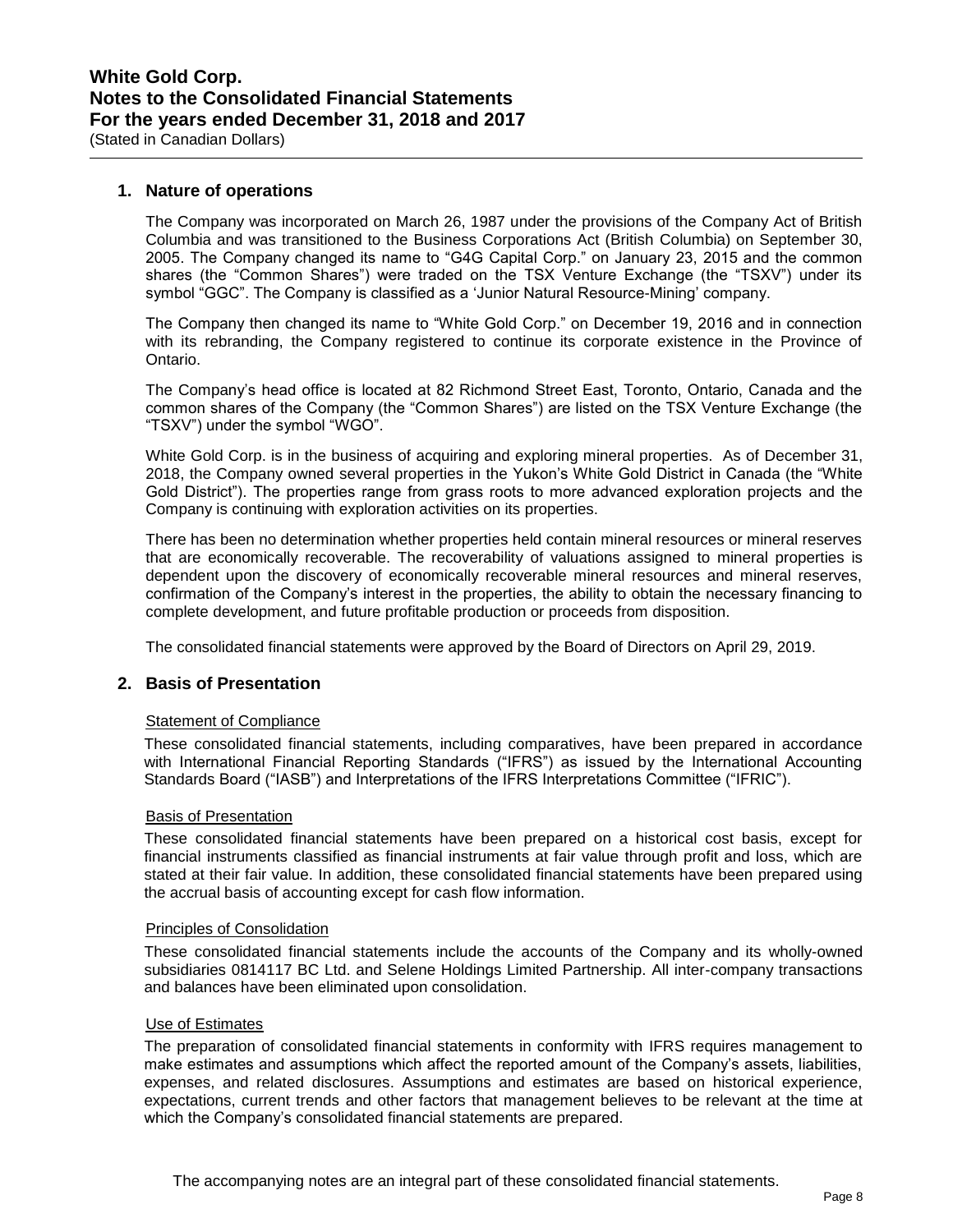# **2. Basis of Presentation (continued)**

Management reviews, on a regular basis, the Company's accounting policies, assumptions, estimates and judgments in order to ensure that consolidated financial statements are presented fairly and in accordance with IFRS.

Critical accounting estimates are those that have a significant risk of causing material adjustments and are often applied to matters or outcomes that are inherently uncertain and subject to change. As such, management cautions that future events often vary from forecasts and expectations and that estimates routinely require adjustments. Estimates and assumptions where there is significant risk of material adjustments to assets and liabilities in future accounting periods include the useful lives of equipment, the recoverability of the carrying value of exploration and evaluation assets, the recognition and valuation of provisions for restoration and environmental liabilities, the recognition of contingent liability and advanced royalty and the recoverability and measurement of deferred tax assets and liabilities. Actual results may differ from those estimates and assumptions.

## Use of Judgments

The preparation of consolidated financial statements in accordance with IFRS requires management to make judgments, apart from those involving estimates, in applying accounting policies. The most significant judgments applying to the Company's consolidated financial statements include the assumption regarding economic recoverability and probability of future economic benefits of exploration and evaluation expenditures.

## **3. Significant Accounting Policies**

#### Cash and Cash Equivalents

The Company considers all highly liquid instruments with maturity of three months or less at the time of issuance, to be cash equivalents.

#### Exploration and Evaluation of Assets

All costs related to the acquisition, exploration and development of mineral properties are capitalized by property. If economically recoverable ore reserves are developed, capitalized costs of the related property are reclassified as mining assets and amortized using the unit of production method. When a property is abandoned, all related costs are written off in the statement of operations. Interest on borrowings incurred to finance mining assets is capitalized until the asset is capable of carrying out its intended use.

A mineral property is reviewed for impairment at each financial statement date or whenever events or changes in circumstances indicate that its carrying amount may not be recoverable. If, after management review, it is determined that the carrying amount of a mineral property is impaired, that property is written down to its estimated net realizable value.

From time to time the Company may acquire or dispose of a mineral property pursuant to the terms of an option agreement. As the options are exercisable entirely at the discretion of the optionee, the amounts payable or receivable have not been recorded. Option payments are capitalized as property costs or recorded as recoveries when the payments are made or received.

The amounts shown for mineral properties do not necessarily represent present or future values. Their recoverability is dependent upon the discovery of economically recoverable reserves, the ability of the Company to obtain the necessary financing and permitting to complete the development and future profitable production or proceeds from the disposition thereof.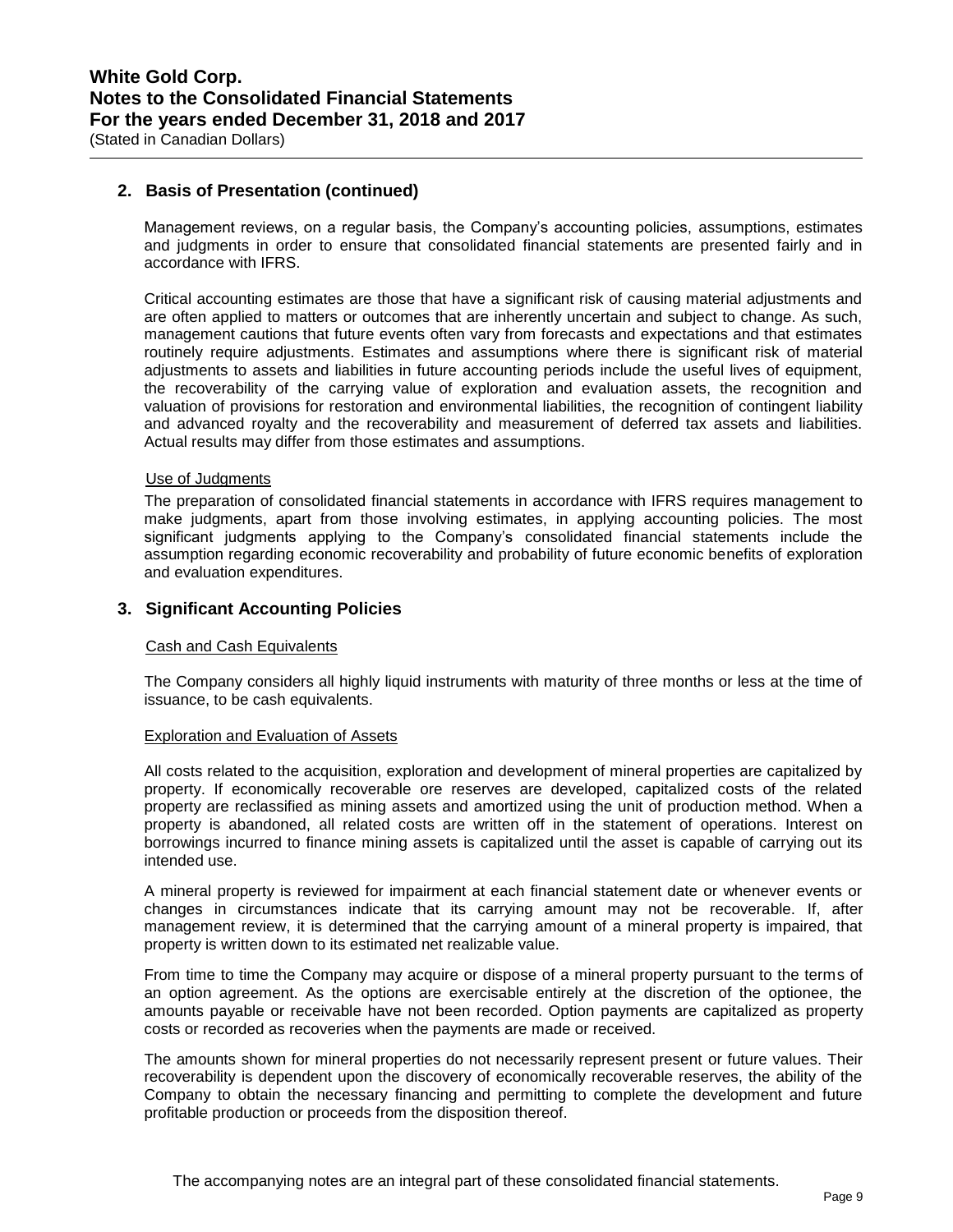# **3. Significant Accounting Policies (continued)**

## Site Rehabilitation Obligations

Site rehabilitation obligations are recognized when a legal or constructive obligation arises. The liability is recognized at the present value of management's best estimate of the site rehabilitation obligation. The estimate is discounted to the present value using a discount rate specific to the obligation. When the liability is initially recorded, the Company capitalizes the cost by increasing the carrying amount of the related long-lived assets. The liability is accreted to its present value at each reporting period, and the capitalized cost is amortized on the same basis as the related asset. Upon settlement of the liability, the Company may incur a gain or loss.

At present, the Company has determined that given the early stage of exploration on its mineral properties, it has no reclamation costs and therefore no provision for site rehabilitation has been made.

#### Impairment of Long-Lived Assets

Property, equipment and mineral properties are reviewed for possible impairment whenever events or changes in circumstances indicate that the carrying amount of an asset may not be recoverable. If any indication of impairment exists, an estimate of the asset's recoverable amount is calculated. The recoverable amount is determined as the higher of the fair value less direct costs to sell, and the asset's value in use (being the present value of the expected future cash flows of the asset). An impairment loss is recognized in the statement of operations for the amount by which the carrying amount exceeds its recoverable amount.

#### Foreign Currency Translation

The Company's functional and presentation currency is the Canadian dollar. The accounts recorded in foreign currencies have been translated into Canadian dollars on the following basis:

(a) monetary assets and liabilities at the rate of exchange in effect at the balance sheet date;

(b) non-monetary assets and liabilities at the rates of exchange in effect on the respective dates of transactions; and

(c) revenue and expenses at the exchange rates prevailing on the date of the transaction.

Gains and losses on translation are included in income or expense in the period in which they occur.

## Share-based Payments

The Company uses a fair value-based method of accounting for stock warrants and options to employees, including directors, officers and consultants. The fair value is determined using the Black-Scholes Option Pricing Model on the date of grant, with assumptions for risk-free interest rate, volatility, expected forfeiture and life of the options or warrants. The cost is measured at the date of grant and each tranche is recognized on a graded-vesting basis over the applicable vesting period as an increase in share-based payments expense and the contributed surplus reserves account. On the exercise of the stock options, the proceeds received by the Company, together with the respective amount from the contributed surplus reserves, are credited to share capital.

## Flow-through shares

Canadian tax legislation permits a company to issue securities referred to as flow-through shares whereby the Company assigns the tax deductions arising from the related resource expenditures to the shareholders. Any premium received by the Company on the issuance of flow-through shares is initially recorded as a liability ("Flow-through tax liability'). Renouncement is retrospective and the view is that the obligation is fulfilled when eligible expenditures are incurred.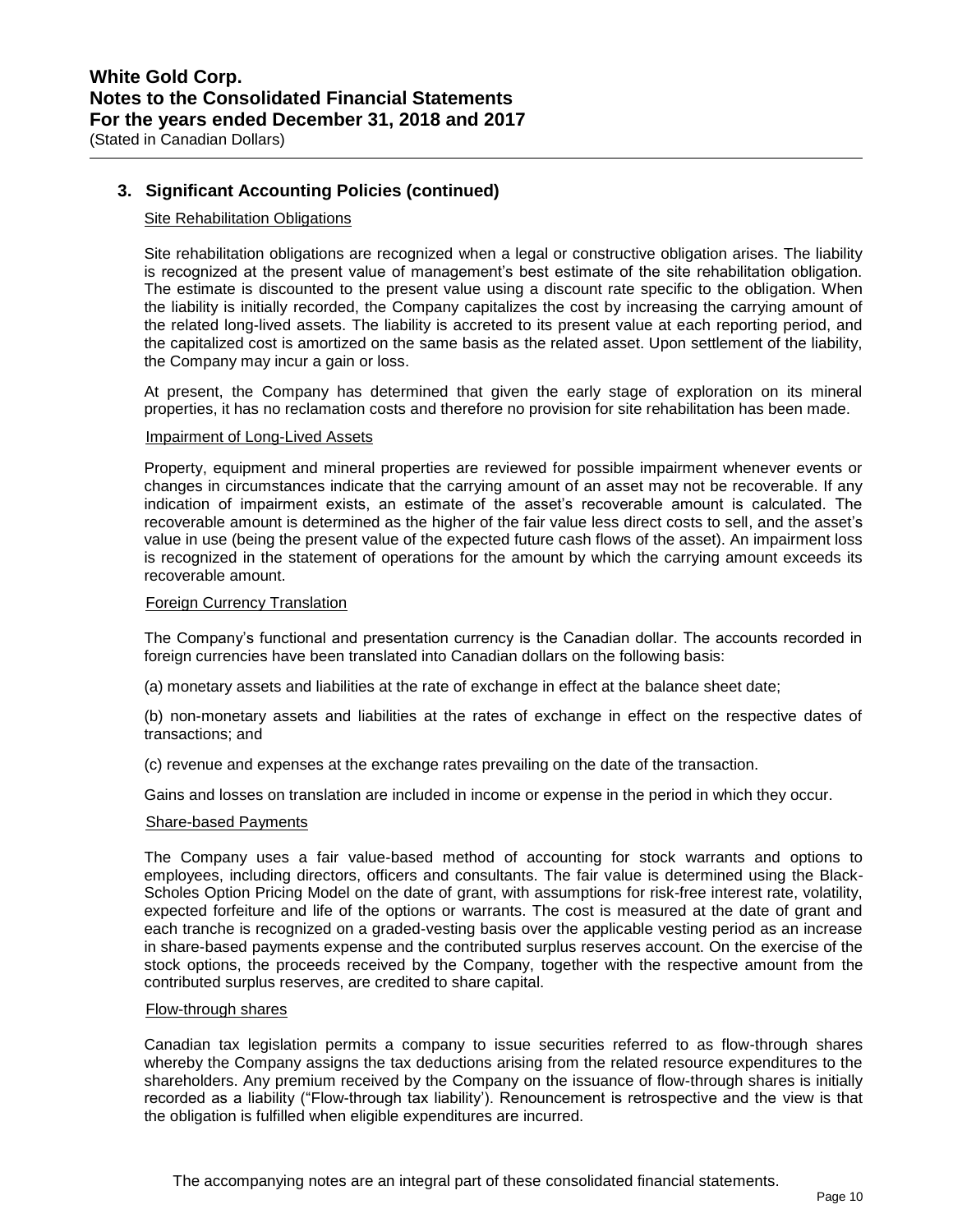# **3. Significant Accounting Policies (continued)**

## Income Taxes

#### *Current income tax*:

Current income tax assets and liabilities for the current period are measured at the amount expected to be recovered from or paid to the taxation authorities. The tax rates and tax laws used to compute the amount are those that are enacted or substantively enacted, at the reporting date, in the country where the Company operates and generates taxable income.

Current income tax relating to items recognized directly in other comprehensive income or equity is not recognized in profit or loss. Management periodically evaluates positions taken in the tax returns with respect to situations in which applicable tax regulations are subject to interpretation and establishes provisions where appropriate.

## *Deferred income tax:*

Deferred income tax is recognized, using the asset and liability method, on temporary differences at the reporting date arising between the tax bases of assets and liabilities and their carrying amounts for financial reporting purposes.

The carrying amount of deferred income tax assets is reviewed at the end of each reporting period and recognized only to the extent that it is probable that sufficient taxable profit will be available to allow all or part of the deferred income tax asset to be utilized.

Deferred income tax assets and liabilities are measured at the tax rates that are expected to apply to the year when the asset is realized or the liability is settled, based on tax rates (and tax laws) that have been enacted or substantively enacted by the end of the reporting period.

Deferred income tax assets and deferred income tax liabilities are offset, if a legally enforceable right exists to offset current tax assets against current income tax liabilities, and the deferred income taxes relate to the same taxable entity and the same taxation authority.

#### Revenue from Contracts with Customers

IFRS 15, Revenue from Contracts with Customers ("IFRS 15") was adopted effective for annual periods beginning on or after January 1, 2018. Given that the Company does not have revenue from contracts with customers, there is currently no material impact from adoption of the standard.

#### Financial Instruments

Effective January 1, 2018, the Company adopted IFRS 9, Financial Instruments ("IFRS 9"). In July 2014, the IASB issued the final publication of the IFRS 9 standard, which supersedes lAS 39, Financial Instruments: Recognition and Measurement ("lAS 39"). IFRS 9 includes revised guidance on the classification and measurement of financial instruments, new guidance for measuring impairment on financial assets, and new hedge accounting guidance.

The Company has adopted IFRS 9 on a retrospective basis, and noted no material impact on the carrying value of any financial asset or liability on the transition date.

As a result of the adoption of IFRS 9, the Company's accounting policy for financial instruments has been updated to:

#### *Financial assets*

Financial assets are classified and measured based on the business model in which they are held and the characteristics of their contractual cash flows. IFRS 9 contains the primary measurement categories for financial assets: measured at amortized cost, fair value through other comprehensive income (FVTOCI) and fair value through profit and loss (FVTPL). The Company determines the classification of its financial assets at initial recognition.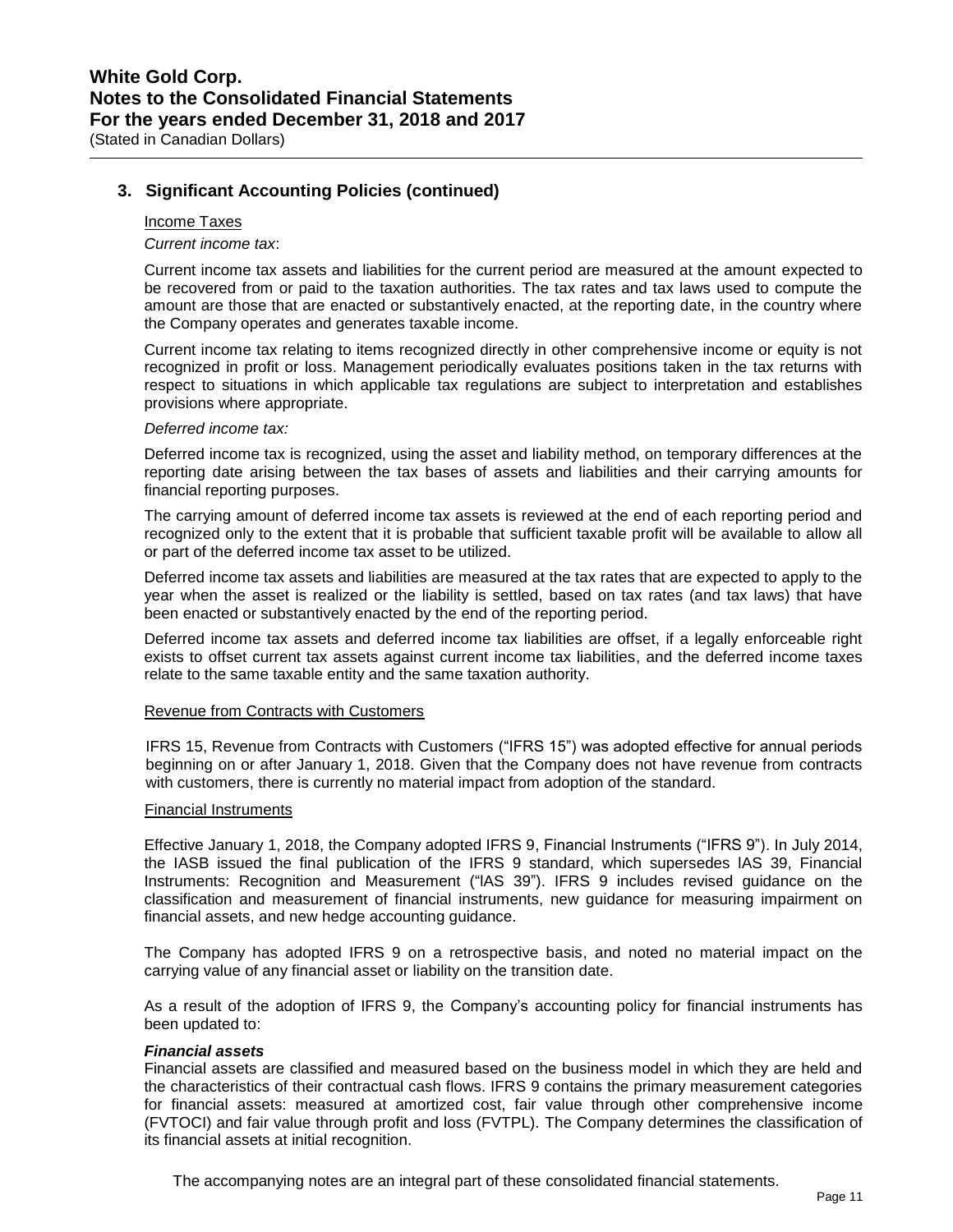# **3. Significant Accounting Policies (continued)**

Financial Instruments (continued)

## *Financial assets (continued)*

# *i. Fair value through profit or loss ("FVTPL")*

Financial assets are classified as fair value through profit or loss if they do not meet the criteria of amortized cost, or fair value through other comprehensive income.

The Company's cash & cash equivalents and property bonds in the form of GICs are classified as FVTPL.

## *ii. Amortized cost*

Financial assets are classified as amortized cost if the financial assets are not classified at FVTPL, and both of the following criteria are met: 1) the object of the Company's business model for these financial assets is to collect their contractual cash flows; and 2) the asset's contractual cash flows represent solely payments of principal and interest. Financial assets at amortized cost are initially recognized at the amount expected to be received, net of any transaction costs incurred. The Company recognizes a loss allowance for expected credit losses when applicable, based upon management's judgment.

The Company's amounts receivable meets the criteria above and are classified at amortized cost.

## *Financial liabilities*

Financial liabilities are classified as either: fair value through profit or loss, or amortized cost. The Company determines the classification of its financial liabilities at initial recognition.

#### *i. Amortized cost*

Financial liabilities are measured at amortized cost unless they fall into one of the following categories: the instruments are required to be classified as FVTPL, the Company has opted them to be classified as FVTPL. Financial liabilities classified at amortized cost are recognized at the amount required to be paid, with an appropriate provision recognized when applicable, based upon management's judgment.

The Company's accounts payable, accrued liabilities and due to related parties are classified at amortized cost.

## *ii. Fair value through profit or loss ("FVTPL")*

Financial liabilities are classified as fair value through profit or loss if they are derivatives or cannot be classified as amortized cost. The Company currently does not have any derivatives. Any gains or losses on financial liabilities classified at FVTPL are recognized in the consolidated statement of operations in the period in which the arise.

The Company's contingent liability and advance royalty are classified as FVTPL.

## *Transaction costs*

Transaction costs associated with financial instruments classified as FVTPL, are expensed as incurred, while transaction costs associated with all classifications of financial instruments are included in the initial carrying value of the asset or liability.

#### *Initial recognition*

Financial assets and liabilities are recognized when the Company becomes a party to the contractual provisions of the instrument. Financial liabilities are classified as current liabilities if payment is due within 12 months, otherwise they are presented as non-current liabilities.

#### *Subsequent measurement*

Instruments classified as amortized cost are measured using the effective interest rate method. Instruments classified as FVTPL and FVOCI are measured at fair value with any changes in their fair values recognized in the period in which they arise, in the consolidated statement of operations or other comprehensive loss respectively.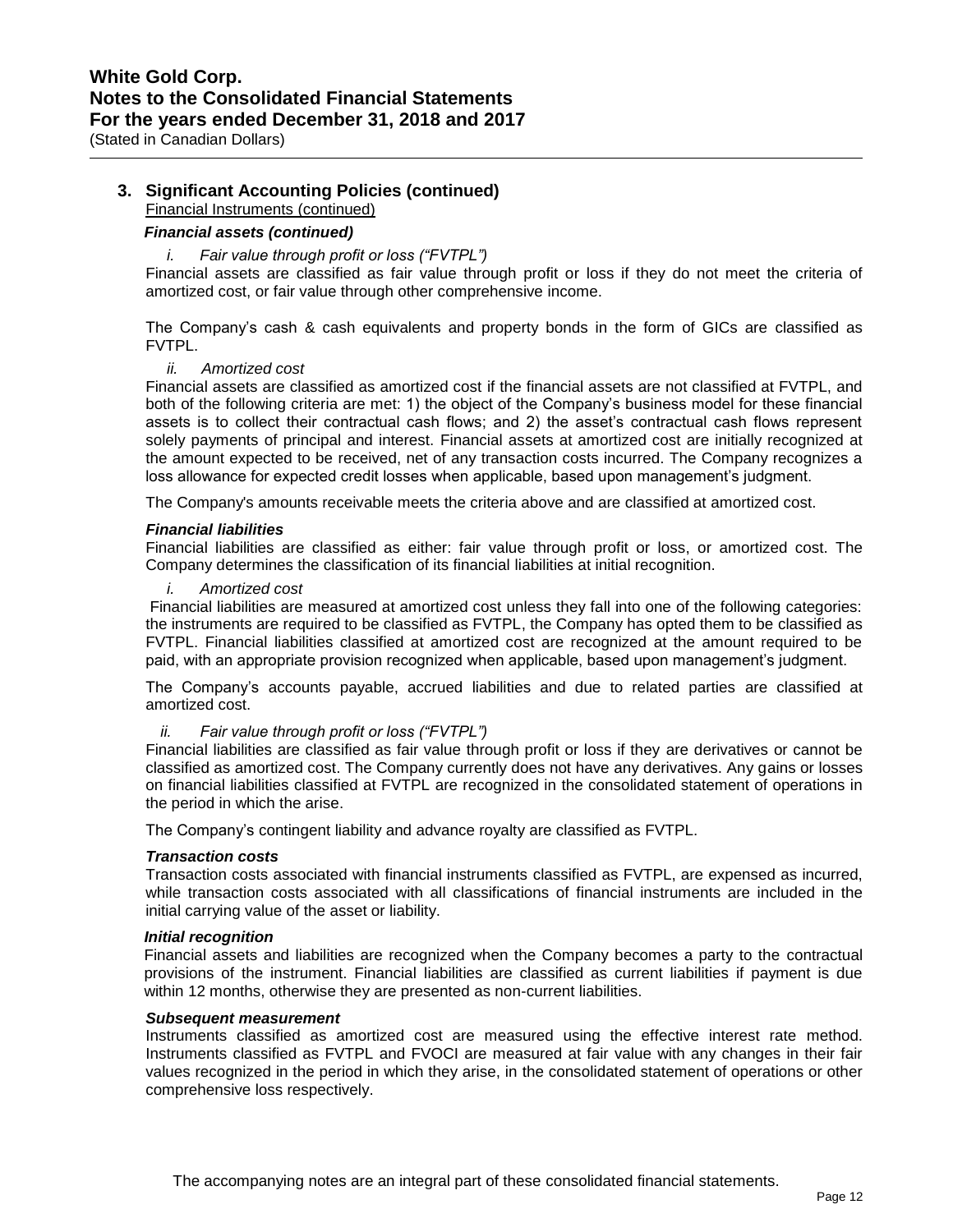# **3. Significant Accounting Policies (continued)**

Financial Instruments (continued)

## *Derecognition*

Financial assets are derecognized when the rights to receive cash flows from the assets have expired or have been transferred and the Company has transferred substantially all risks and rewards of ownership. Financial liabilities are derecognized only when its obligations are discharged, cancelled, or expired. The difference between the carrying amount of the financial instrument at the time of derecognition and the consideration paid and payable, including any non-cash assets transferred or liabilities assumed, is recognized in the consolidated statement of operations.

## *Expected Credit Loss Impairment*

IFRS 9 introduces a single expected credit loss impairment model, which is based on any changes occurring in credit quality of the instrument to date, since initial recognition. The carrying amount of a financial asset is written off (either partially or in full) to the extent that there is no realistic prospect of recovery. This is generally the case when the Company determines that the debtor does not have assets or sources of income that could generate sufficient cash flows to repay the amounts subject to the write-off.

The adoption of the expected credit loss impairment model has had no material impact on the Company's consolidated financial statements.

## **4. IFRS accounting pronouncements**

Accounting standards issued but not effective

#### **IFRS 16, Leases**

In January 2016 the International Accounting Standards Board issued IFRS 16, Leases, which specifies how to recognize, measure, present and disclose leases. The standard provides a single lessee accounting model, requiring lessees to recognize assets and liabilities for all leases unless the lease term is 12 months or less or the underlying asset has a low value. Consistent with its predecessor, IAS 17 the new lease standard continues to require lessors to classify leases as operating or finance. IFRS 16 is to be applied retrospectively for annual periods beginning on or after January 1, 2019. As the Company currently has limited exposure to leases, there is currently no material impact expected from the future adoption of the standard.

## **5. Amounts receivable**

The Company has HST recoverable from the Canadian government through its costs incurred to date. No allowance has been recorded, as the amounts have been collected in full subsequent to the balance sheet date.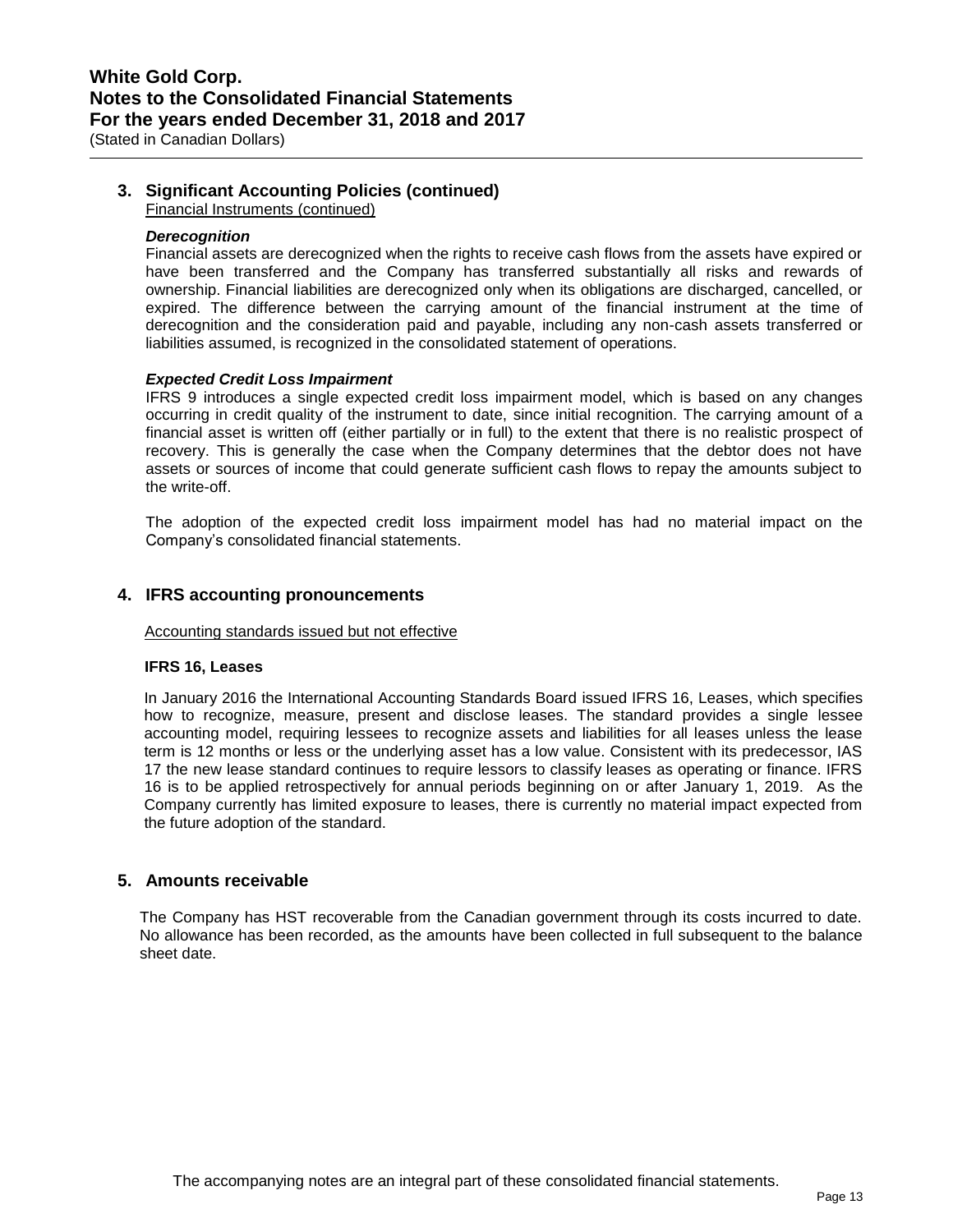## **6. Exploration and evaluation assets**

|                                  | <b>White Gold</b><br>properties | <b>ARM</b><br>properties | Total           |
|----------------------------------|---------------------------------|--------------------------|-----------------|
| Mineral property cost            |                                 |                          |                 |
| Balance as at December 31, 2016  | 12,647,800<br>\$.               | \$<br>20,000             | \$12,667,800    |
| Acquisition/Staking/Renewal Cost | 54,755,449                      |                          | 54,755,449      |
| <b>Exploration expenditures</b>  | 10,285,807                      |                          | 10,285,807      |
| Impairment                       |                                 | (20,000)                 | (20,000)        |
| Balance as at December 31, 2017  | \$77,689,056                    | \$                       | 77,689,056<br>S |
| Acquisition/Staking/Renewal Cost | 512,647                         |                          | 512,647         |
| <b>Exploration expenditures</b>  | 13,334,116                      | ۰                        | 13,334,116      |
| Balance as at December 31, 2018  | \$91,535,819                    | \$                       | 91,535,819<br>S |

## White Gold Properties (Yukon)

#### Ryan Option

On October 27, 2016, the Company entered into an agreement granting it the option (the "Option") to purchase 21 properties (the "Properties"), comprising approximately 12,301 quartz claims (the "Claims") located in the White Gold District from Shawn Ryan and Wildwood Exploration Inc., a corporation wholly owned by Mr. Ryan, a director and officer of the Company ("Wildwood"). The Claims are grouped in six project areas covering various prospective geological terrain in the White Gold District. The Properties represent all of Mr. Ryan's precious metal interests located in the White Gold District that are not in a current joint venture with third parties.

On December 13, 2016 White Gold Corp. completed the exercise of its option and acquired the claims across the 21 properties. Specifically, on October 28, 2016 the Company issued 1,000,000 shares (at fair value of \$0.71 per share) and paid cash of \$500,000 and on December 13, 2016 the Company issued 6,000,000 shares (at fair value of \$1.14 per share) and paid cash of \$3,000,000 and the company reimbursed \$40,000 for staking costs, completing the option payment requirements. An additional legal expenditure of \$10,560 has also been capitalized as acquisition costs directly related to acquisition of these properties.

The Properties are subject to a 2% net smelter royalty ("NSR") which will also be payable on each quartz claim staked by the Company (or any subsidiary or affiliate) in a specified area of influence during the five year period following October 27, 2016, of which 1% will be payable to Mr. Ryan and 1% is payable to a related party.

#### Kinross acquisition

On June 14, 2017 the Company successfully completed the acquisition of entities holding the White Gold, Black Fox, JP Ross, Yellow, and Battle properties (the "White Gold Properties") from Kinross Gold Corporation ("Kinross") for \$10 million in cash, the issuance to Kinross of 17.5 million common shares of the Company (at the value of \$ 2.10 per share) and up to \$15 million in deferred milestone payments specifically related to the advancement of the White Gold Properties (the "Acquisition"). Total expenditures of \$1,032,756, which includes legal fees, due diligence fee and financial advisory fees, has also been capitalized as acquisition costs directly related to acquisition of these properties.

The acquisition of the entities holding the White Gold Properties does not constitute a business combination because these entities do not meet the definition of a business under IFRS 3 *Business Combination*. As a result, under IFRS, the transaction is being measured at cash paid and the fair value of equity consideration issued to acquire these entities.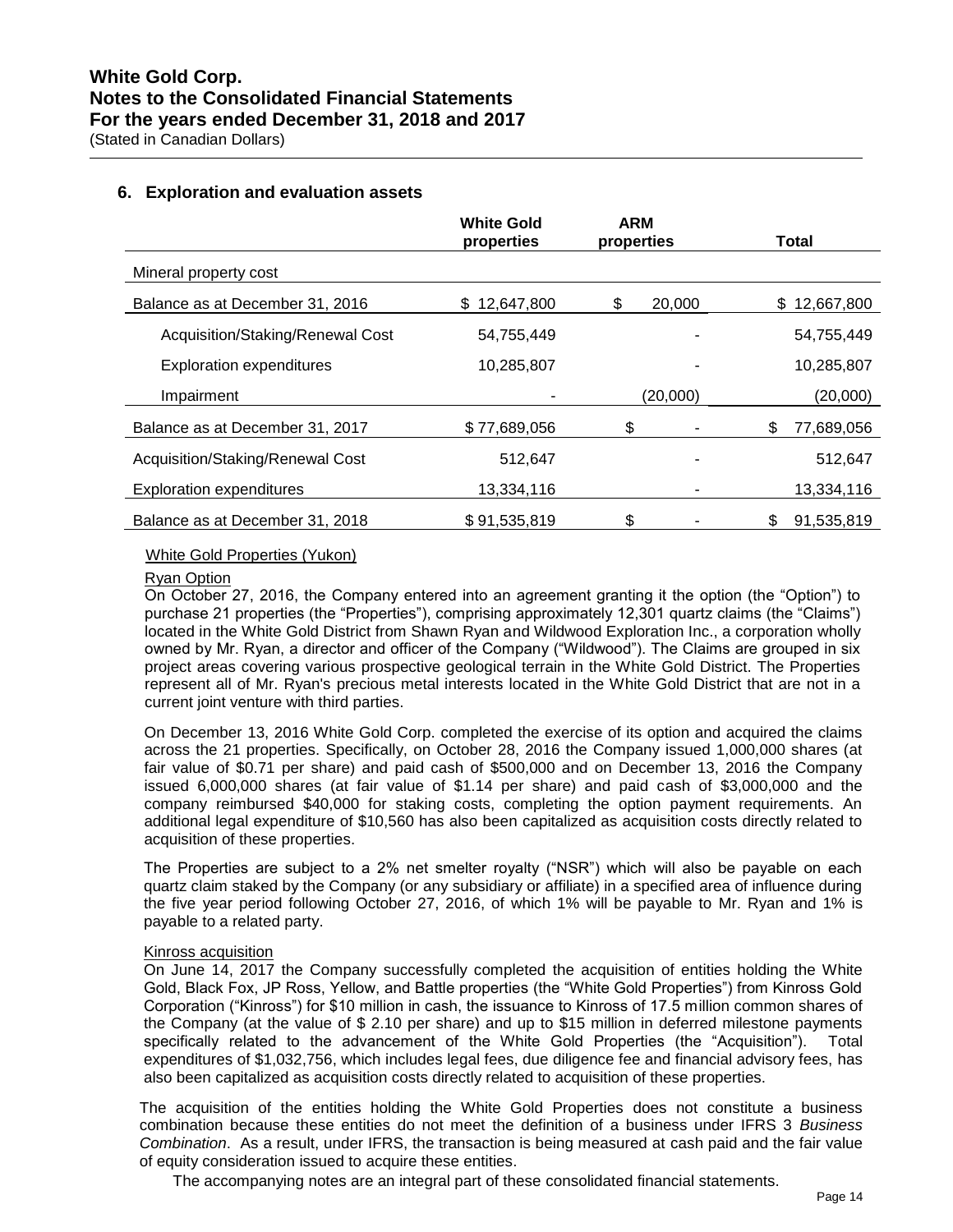# **6. Exploration and evaluation assets (continued)**

The value of net identified assets of these entities acquired in the acquisition is set out as follows:

| White Gold Properties            | \$ | 46,749,995 |
|----------------------------------|----|------------|
| Trade and other payables         |    | (89,096)   |
| Net identifiable assets acquired |    | 46,660,899 |
|                                  |    |            |
| Consideration                    | S  | 46,660,899 |
| Net identifiable assets acquired |    | 46,660,899 |
| Unidentifiable assets acquired   |    |            |

Key estimates on the valuation of the Kinross "White Gold Properties" ("Former Kinross Properties") were made using discounted cash flow model of the contingent consideration and advance royalty including a discount rate of 25% for the \$15 million in deferred milestone payments and 25% discount rate for advance royalty payments. The milestone payments are originally estimated to commence in 2020 with production starting in 2025. The amounts included as part of the asset acquisition noted above are \$6,242,582 & \$383,003 for the milestone payments and advance royalty, respectively.

Certain of the Former Kinross Properties, consolidated into The White Gold Properties (Yukon), are subject to two annual advance royalty payments in the amount of \$100,000 and \$30,000, respectively, that are payable each year until the commencement of commercial production; these advanced royalty payables will be deducted from the pre-existing net smelter return royalties equal to 4%, 2% and 2%, respectively, each relating to different claims and each subject to different reduction options. The 4% net smelter return royalty can be reduced to 1% by making payments as follows: 1% (from 4% to 3%) by paying \$2,000,000; 1% (from 3% to 2%) by paying \$3,000,000; 1% (from 2% to 1%) by paying \$5,000,000. Furthermore, if either mineral reserves, measured mineral resources or indicated mineral resources are located on certain claims comprising the Former Kinross Properties and are disclosed in an NI 43-101 technical report then the Company will be obligated to pay a royalty equal to \$1.00 per gold ounce (using a cut off of 0.5g/t). Each of these royalties is held by an officer and director of the Company.

As of December 31, 2018, the Company has incurred additional claims, renewal and staking expenditures of \$512,647 (\$347,113 – December 31, 2017) and exploration expenditures on all Properties of \$13,334,116 (\$10,285,807 – December 31, 2017).

#### ARM Properties (Yukon)

On February 2, 2015, the Company entered into a definitive earn-in option and joint agreement ("Ryan Gold Agreement") with Ryan Gold Corp ("Ryan Gold"). The Ryan Gold Agreement provides that the Company can earn a 60% right, title and interest in and to the ARM claims ("Ryan Gold Option"), consisting of 544 contiguous mining claims located in the Whitehorse Mining District east of Kluane Lake's Talbot Arm, Yukon (the "ARM Claims"). The Ryan Gold Agreement was eventually assumed by a company called Strikepoint Gold Inc. ("Strikepoint").

During the year ended December 31, 2017, the Company has terminated the Ryan Gold Agreement by making a payment to Strikepoint of CDN\$39,690 with no further obligation.

#### Property bonds

Property bonds are cash deposits pledged to the Province of B.C. The bonds mature and roll over every year until the Company is released from its property bonds.

#### IGO Properties

On October 15, 2018 the Company completed an acquisition from Independence Gold Corp. ("IGO") of the Flow, Work Creek and Henderson property claims for \$35,000 cash and 160,000 common shares of the Company. Under the terms of the agreements to acquire the Properties, IGO will maintain: (i) a 1.0% NSR royalty over the claims comprising the Henderson property, which can be purchased by the Company at any time for \$2,000,000; and (ii) a 1.0% NSR royalty over the claims comprising the Flow/Work Creek property, which can be purchased by the Company at any time for \$1,000,000.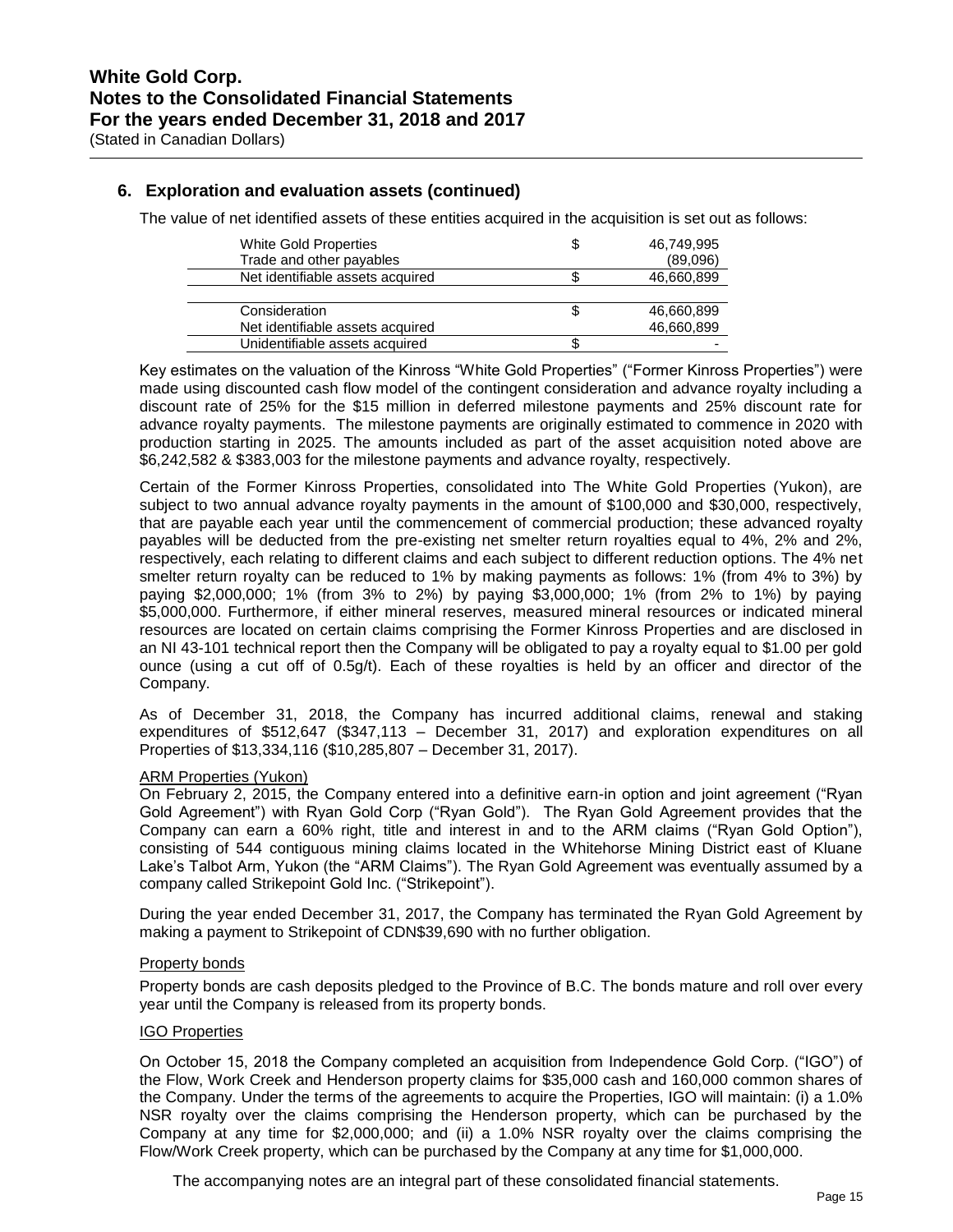# **7. Related Party Transactions**

Compensation of key management consists of the Board of Directors, CEO & President and CFO. Key management compensation which included cash & vesting accrual impacts of stock-based compensation, for the twelve months ended December 31, 2018 was \$610,576 (\$300,760 – December 31, 2017).

During the twelve months ended December 31, 2018, the Company also incurred the following related party transactions:

Ground Truth Exploration Inc., Dawson City, YT ("Ground Truth"), designed and managed all exploration work completed by the Company for total billing in 2018 of \$13,164,188 (\$10,285,807 – December 31, 2017). Ground Truth is controlled by the spouse of a director of the Company. At December 31, 2018, \$158,357 of due to related parties was payable and accrued to Ground Truth (\$2,093,251 – December 31, 2017).

\$240,000 and \$24,000 in Office, Rent and Administration fees (\$240,000 and \$24,000 – December 31, 2017) was paid and accrued to a company of which an officer is an officer and director of the Company, and to a former officer and director of the Company respectively.

\$240,000 (\$120,000 – December 31, 2017) was paid as compensation for consulting services rendered by a shareholder, who is also the beneficial owner receiving the royalty on the properties under the original Ryan Option.

A total annual advance royalty payment of \$130,000 on the Former Kinross Properties was made to an officer and director of the Company.

All related party transactions are in the normal course of operations and have been measured at the agreed to amounts, which is the amount of consideration established and agreed to by the related parties.

## Summary of Due to Related Parties as below:

| Current portion of Advance Royalty payable [Note 9]    | \$109.534  |
|--------------------------------------------------------|------------|
| Accounts payable & Accrued liabilities to Ground Truth | \$ 158,357 |
| Total                                                  | \$ 267.891 |

## **8. Share Capital**

#### Authorized share capital

At December 31, 2018, the authorized share capital consisted of an unlimited number of common shares without par value.

#### Common Shares Issued

[a] On March 21, 2017, the Company closed a brokered private placement of 5,555,500 Common Shares, issued on a flow-through basis, at a price of \$1.80 per Common Share, for aggregate gross proceeds of approximately \$10.0-million (the "2017 Flow-Through Private Placement"). In connection with the 2017 Flow-Through Private Placement, Agnico Eagle maintained its approximate 19.93% interest in the Company. The Company also issued 305,552 agent warrants with an exercise price of \$1.70 per Common Share for a period of two years from the closing date of the 2017 Flow-Through Private Placement with fair value of \$325,506. Cash fee of \$550,000 and legal fees of \$141,307 were paid in relation to the private placement. A flow-through share premium liability of \$1,166,655 was recorded in connection with this private placement. As of December 31, 2018, the remaining premium liability resulted from un-spent exploration expenditures was \$Nil (2017: \$314,997) and a total amount of deferred income tax recovery of \$314,997 (2017: \$851,658) was recognized as income to operations.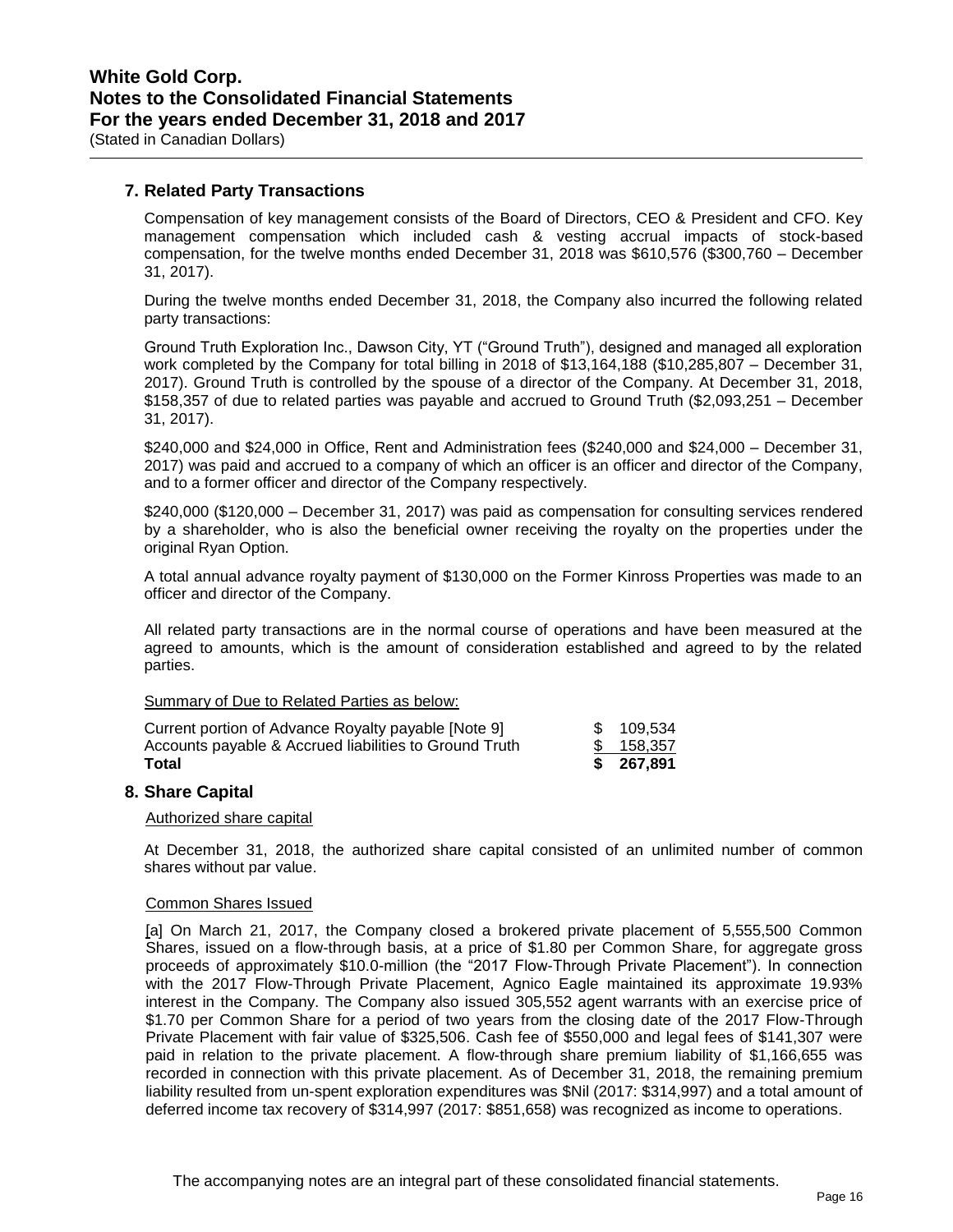# **8. Share Capital (continued)**

[b] On June 14, 2017 the Company completed a non-brokered private placement with Agnico Eagle Mines Limited ("Agnico") pursuant to which Agnico, in order to maintain its pro rata ownership interest in the Company, subscribed for 4,356,000 common shares of the Company at a price of \$2.01 per common share, for gross proceeds to the Company of \$8,755,560. Legal fees of \$21,000 were paid in relation to the private placement. Agnico has the right to participate in any future equity offerings by the Company in order to maintain its proportionate interest in the Company and to nominate one person to the board of directors of the Company.

[c] On June 14, 2017 the Company issued 17.5 million common shares at a fair value price of \$2.10 per share to Kinross Gold Corporation as partial consideration for the acquisition of entities holding the White Gold, Black Fox, JP Ross, Yellow, and Battle properties (the "White Gold Properties"). Kinross has the right to participate in any future equity offerings by the Company in order to maintain its proportionate interest in the Company and to nominate one person to the board of directors of the Company.

[d] During the year ended December 31, 2017, 253,125 common shares were issued from warrants exercised at \$0.27 per common shares with fair value of \$17,683 being reallocated from contributed surplus to share capital.

[e] On July 5, 2018 the Company completed a brokered private placement of 10,526,720 common shares issued on a flow-through basis, at a price of \$0.95 per share, all for aggregate gross proceeds of \$10,000,367 (the "2018 Flow-Through Private Placement"), and Agnico Eagle and Kinross maintained their proportional interest in the Company. The Company also issued 631,603 agent warrants in connection with the private placement with fair value of \$282,655 and granted 3,250,000 options to directors, officers, employees and consultants of the company, each with an exercise price of \$0.95 per Common Share. Cash fee of \$440,023 and legal fees and expenses of \$83,200 were paid in relation to the private placement. A flow-through share premium liability of \$1,684,275 was recorded in connection with this private placement. As of December 31, 2018, the remaining premium liability resulted from unspent exploration expenditures was \$Nil and a total amount of deferred income tax recovery of \$1,684,275 was recognized as income to operations.

[f] On October 15, 2018 the Company completed an acquisition from Independence Gold Corp. ("IGO") of the Flow, Work Creek and Henderson property claims for \$35,000 cash and issued 160,000 common shares of the Company for fair value of \$276,800.

[g] On November 8, 2018 the Company completed a transaction consisting of the sale of 5,000,000 flow-through Common Shares issued at a price of \$2.00 per share for aggregate gross proceeds of approximately \$10,000,000, and a concurrent private placement consisting of the sale of 3,333,332 Common Shares at a price of \$1.50 per Common Share for aggregate gross proceeds of approximately \$5,000,000. Agnico Eagle and Kinross maintained their approximate 19.6% interest in the Company respectively. The Company also issued 300,000 broker warrants in connection with the private placement with fair value of \$142,648, each with an exercise price of \$2.00 per Common Share. Cash fee of \$750,000 and legal fees and expenses of \$222,604 were paid in relation to the private placement. A flow-through share premium liability of \$3,900,000 was recorded in connection with this private placement. As of December 31, 2018, the remaining premium liability resulted from un-spent exploration expenditures was \$3,630,117 and a total amount of deferred income tax recovery of \$269,883 was recognized as income to operations.

[h] During the year ended December 31, 2018, 2,364,375 common shares were issued from warrants exercised at an average of \$0.51 per common share, with fair value of \$622,886 being reallocated from contributed surplus to share capital respectively.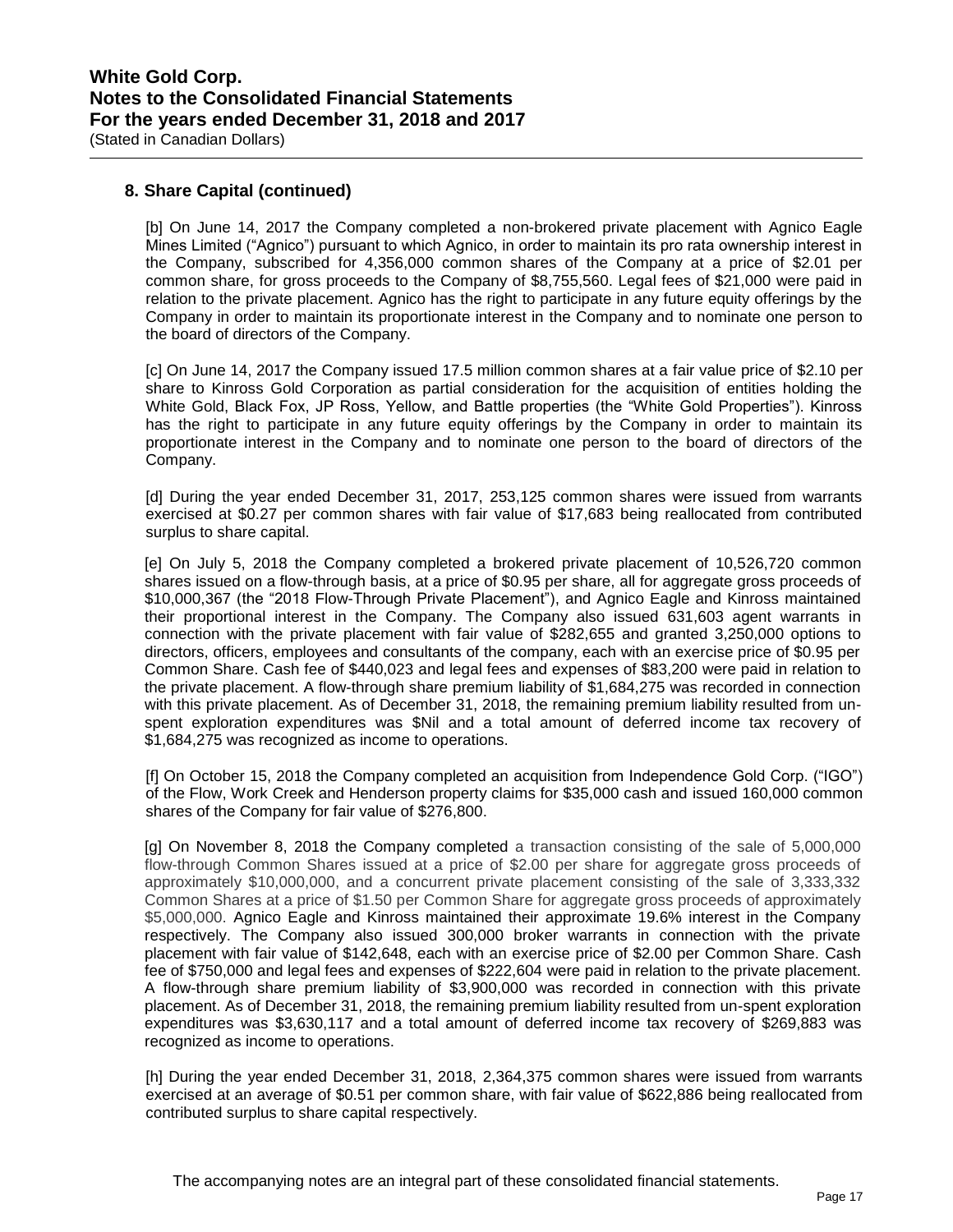# **8. Share Capital (continued)**

#### Loss per share

Basic loss per share is computed using the weighted average number of common shares outstanding during the period. The treasury stock method is used for the calculation of diluted loss per share. Stock options and warrants are dilutive when the average market price of the common shares during the period exceeds the exercise price of the options and warrants.

As the Company has recorded a loss in each of the periods presented, basic and diluted loss per share are the same since the exercise of warrants or options is anti-dilutive.

#### Stock Options

The Company has a stock option plan whereby it may grant options to its directors, officers and employees at exercise prices determined by the Board.

On September 27, 2016, the company issued a total of 2,370,000 options to purchase common shares of the Company and granted them to directors, officers, employees and consultants at an exercise price of \$0.40 per share, expiring on September 27, 2021. 25% of these options vest one year after the date of grant and 25% of the grant on each of the following one-year anniversaries.

On July 5, 2018, the company issued 3,250,000 options and granted them to directors, officers, employees and consultants at an exercise price of \$0.95 per share, expiring on July 5, 2023. 25% of these options vest one year after the date of grant and 25% of the grant on each of the following oneyear anniversaries.

Total share-based compensation of \$566,820 was accrued for using graded vesting method and was charged to the statement of operations and comprehensive loss for the year ended December 31, 2018 (\$266,324 – December 31, 2017). The accrual was measured using the fair value of options calculated as below:

The following table summarizes the continuity of the Company's stock options at December 31, 2018:

|                | Outstanding                |                                                          | <b>Exercisable</b>                    |                     |                                       |
|----------------|----------------------------|----------------------------------------------------------|---------------------------------------|---------------------|---------------------------------------|
| Exercise price | Number of<br><b>Shares</b> | Weighted<br>average<br>remaining<br>contractual<br>vears | Weighted<br>average<br>exercise price | Number of<br>shares | Weighted<br>average<br>exercise price |
| \$0.40         | 2,370,000                  | 2.75                                                     | \$0.40                                | 1,185,000           | \$0.40                                |
| \$0.95         | 3,250,000                  | 4.50                                                     | \$0.95                                | Nil                 | \$0.95                                |

The fair value of these options was estimated using the Black-Scholes model on the date of measurement. The model requires the use of assumptions, and historical data has been used in setting these assumptions. The options were valued at a total of \$2,897,378 using the following assumptions at the issuance date:

| <b>Issue</b>       | Number of<br>Options | Exercise<br>price<br>(\$) | Market<br>price at<br>issue<br>(\$) | Expected<br>Volatilitv<br>*[1]<br>$\frac{1}{2}$ | Risk-free<br>interest<br>rate<br>(9) | Expected<br>life<br>'Years) | Expected<br>Forfeiture<br>(9) | Dividend<br>vield<br>(%) | Fair value of<br>Options<br>(\$) |
|--------------------|----------------------|---------------------------|-------------------------------------|-------------------------------------------------|--------------------------------------|-----------------------------|-------------------------------|--------------------------|----------------------------------|
| September 27, 2016 | 2.370.000            | 0.40                      | 0.40                                | 138                                             | 0.53                                 | 5.00                        | $\overline{\phantom{0}}$      | $\overline{\phantom{0}}$ | 832,380                          |
| July 5, 2018       | 3,250,000            | 0.95                      | 0.79                                | 118                                             | 1.90                                 | 5.00                        | -                             | $\overline{\phantom{0}}$ | 2,064,998                        |

*\*[1] Based on historical volatility of the Company's publicly traded shares.*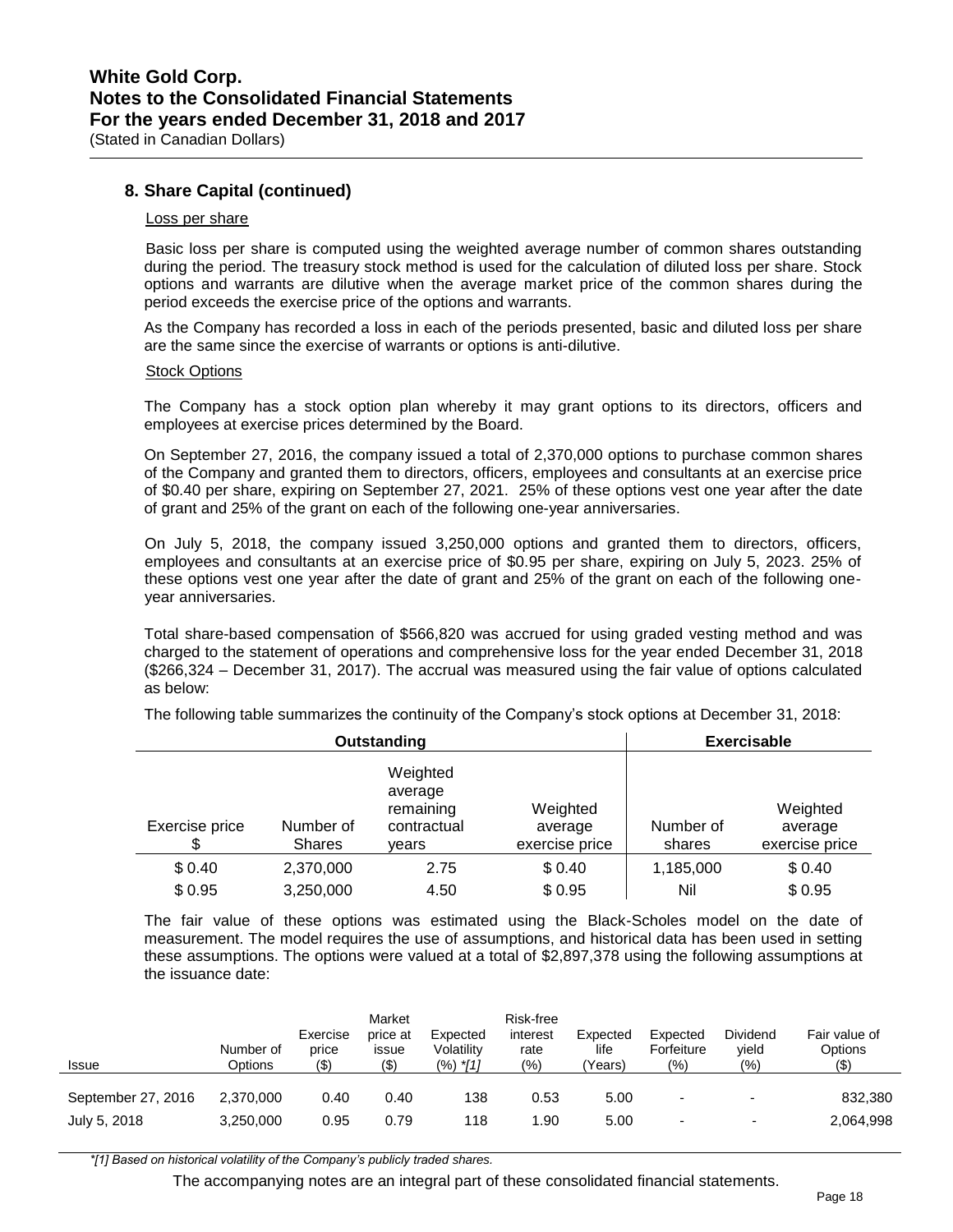# **8. Share Capital (continued)**

Warrants and Agent Warrants

|                                         | Number of<br><b>Warrants</b> | Average<br><b>Exercise</b><br>price | <b>Fair Value</b> | <b>Expiry Date</b> |
|-----------------------------------------|------------------------------|-------------------------------------|-------------------|--------------------|
| Balance at December 31, 2016            | 15,605,000                   | \$0.31                              | \$1,866,098       |                    |
| Agent warrants issued March 21, 2017    | 305,552                      | \$1.70                              | \$<br>325,506     | March 21, 2019     |
| Warrants exercised                      | (253, 125)                   | \$0.27                              | $($ \$<br>17,683) |                    |
| Balance at December 31, 2017            | 15,657,427                   | \$0.33                              | \$2,173,921       |                    |
| Agent warrants issued July 5, 2018      | 631,603                      | \$0.95                              | \$282,655         | July 5, 2020       |
| Agent warrants issued November 18, 2018 | 300,000                      | \$2.00                              | \$142,648         | November 18, 2020  |
| Warrants exercised                      | (2,364,375)                  | \$0.51                              | (\$622,886)       |                    |
| Balance at December 31, 2018            | 14,224,655                   | \$0.41                              | \$1,976,338       |                    |

The fair value of the warrants and agent warrants were estimated on the date of measurement. The Black Scholes assumptions are as follows at the measurement date:

| <b>Issue</b>                                     | Number of<br>Warrants | Exercise<br>price $(\$)$ | Market<br>price $(\$)$ | Expected<br>Volatility<br>(%) [1] | Risk-free<br>interest<br>rate $(\%)$ | Expected<br>life (years) | Dividend<br>vield (%)    | Fair value of<br>warrants |
|--------------------------------------------------|-----------------------|--------------------------|------------------------|-----------------------------------|--------------------------------------|--------------------------|--------------------------|---------------------------|
| <b>Private Placement</b><br>October 27, 2016 [2] | 15,000,000            | 0.27                     | 0.92                   | 138                               | 0.75                                 | 3.00                     | $\overline{\phantom{a}}$ | \$1,407,890               |
| <b>Agent Warrants</b><br>December 13, 2016       | 605.000               | 1.20                     | 1.14                   | 138                               | 0.75                                 | 2.00                     | $\blacksquare$           | \$<br>458,208             |
| <b>Agent Warrants</b><br>March 21, 2017          | 305,552               | 1.70                     | 1.59                   | 140                               | 0.79                                 | 2.00                     | $\overline{\phantom{a}}$ | \$<br>325,056             |
| <b>Agent Warrants</b><br>July 5, 2018            | 631,603               | 0.95                     | 0.79                   | 118                               | 1.90                                 | 2.00                     | $\overline{\phantom{a}}$ | \$<br>282,655             |
| <b>Agent Warrants</b><br>November 18, 2018       | 300,000               | 2.00                     | 1.22                   | 96                                | 2.33                                 | 2.00                     | ٠                        | \$<br>142,648             |

*[1] Based on historical Volatility.*

*[2] As the warrants were issued as part of the unit offering, the fair value was prorated between shares and warrants, using relative fair values.*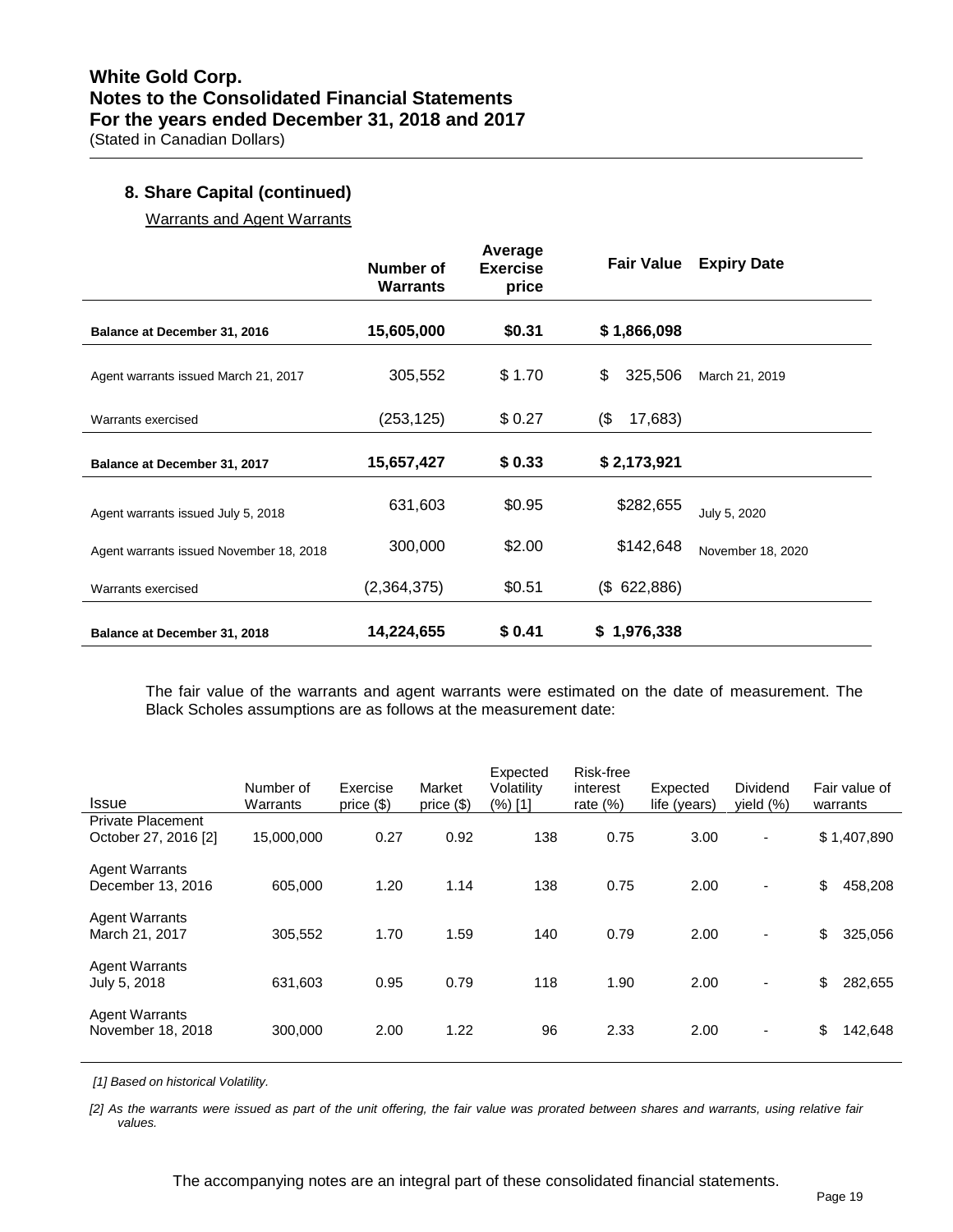## **9. Contingent liability & advance royalty**

Key estimates on the valuation of the Kinross "White Gold Properties" were made using discounted cash flow model of the contingent consideration including a discount rate of 25% for the \$15 million in deferred milestone payments and 25% discount rate for advance royalty payments. In the year ended December 31, 2018 management revised the estimated commencement dates of each milestone, to the dates listed in the below table. The terms of the deferred payments are summarized as follows:

Milestone 1: payable upon announcement of a Preliminary Economic Assessment; Milestone 2: payable upon announcement of a Feasibility Study on the requisite properties; and Milestone 3: payable upon announcement of a positive construction decision.

## **Contingent Liability**

|             | <b>Estimated</b><br>commencement | Gross                       |    | <b>Fair Value as at</b><br>December 31, 2018 |
|-------------|----------------------------------|-----------------------------|----|----------------------------------------------|
| Milestone 1 | Year 2021                        | \$5,000,000                 | \$ | 3,082,862                                    |
| Milestone 2 | Year 2023                        | \$5,000,000                 | \$ | 1,973,032                                    |
| Milestone 3 | Year 2024                        | \$5,000,000                 | S  | 1,577,461                                    |
|             |                                  | <b>Contingent liability</b> |    | 6,633,354                                    |

## **Advance Royalty**

|                   | <b>Estimated</b><br>remaining<br>payment<br>period | Remaining<br>gross<br>payments | <b>Initial</b><br><b>Amount</b> | <b>Accretion</b><br><b>Expense</b> | Carrying<br>Value | Current<br><b>Portion</b> | Long-term<br><b>Portion</b> |
|-------------------|----------------------------------------------------|--------------------------------|---------------------------------|------------------------------------|-------------------|---------------------------|-----------------------------|
| Advance Royalty - |                                                    |                                |                                 |                                    |                   |                           |                             |
| \$30,000          | 2019-2024                                          | \$150,000                      | \$107.065                       | \$21.727                           | \$98,792          | \$26,597                  | \$72.196                    |
| Advance Royalty - |                                                    |                                |                                 |                                    |                   |                           |                             |
| \$100,000         | 2019-2024                                          | \$700,000                      | \$347.903                       | \$59.414                           | \$307.317         | \$82,938                  | \$224,379                   |
| Total             |                                                    |                                | \$454.968                       | \$81,141                           | \$406,109         | \$109.535                 | \$296,575                   |

## **Total Long Term Contingent Liability & Advance Royalty \$6,929,929**

## **10. Segmented information**

The Company conducts all of its operations in Canada in one industry segment being the acquisition, exploration and development of resource properties.

## **11. Capital management**

The Company manages its capital structure and adjusts it, based on the funds available to the Company, in order to support the acquisition, exploration and development of mineral properties. The Board of Directors does not establish quantitative return on capital criteria for management, but rather relies on the expertise of the Company's management to sustain future development of the business.

The properties in which the Company currently has an interest are in the exploration stage; as such the Company is dependent on external financing to fund its activities. In order to carry out the planned exploration and pay for administrative costs, the Company will spend its existing working capital and raise additional amounts as needed. The Company will continue to assess new properties and seek to acquire an interest in additional properties if it feels there is sufficient geologic or economic potential and if it has adequate financial resources to do so.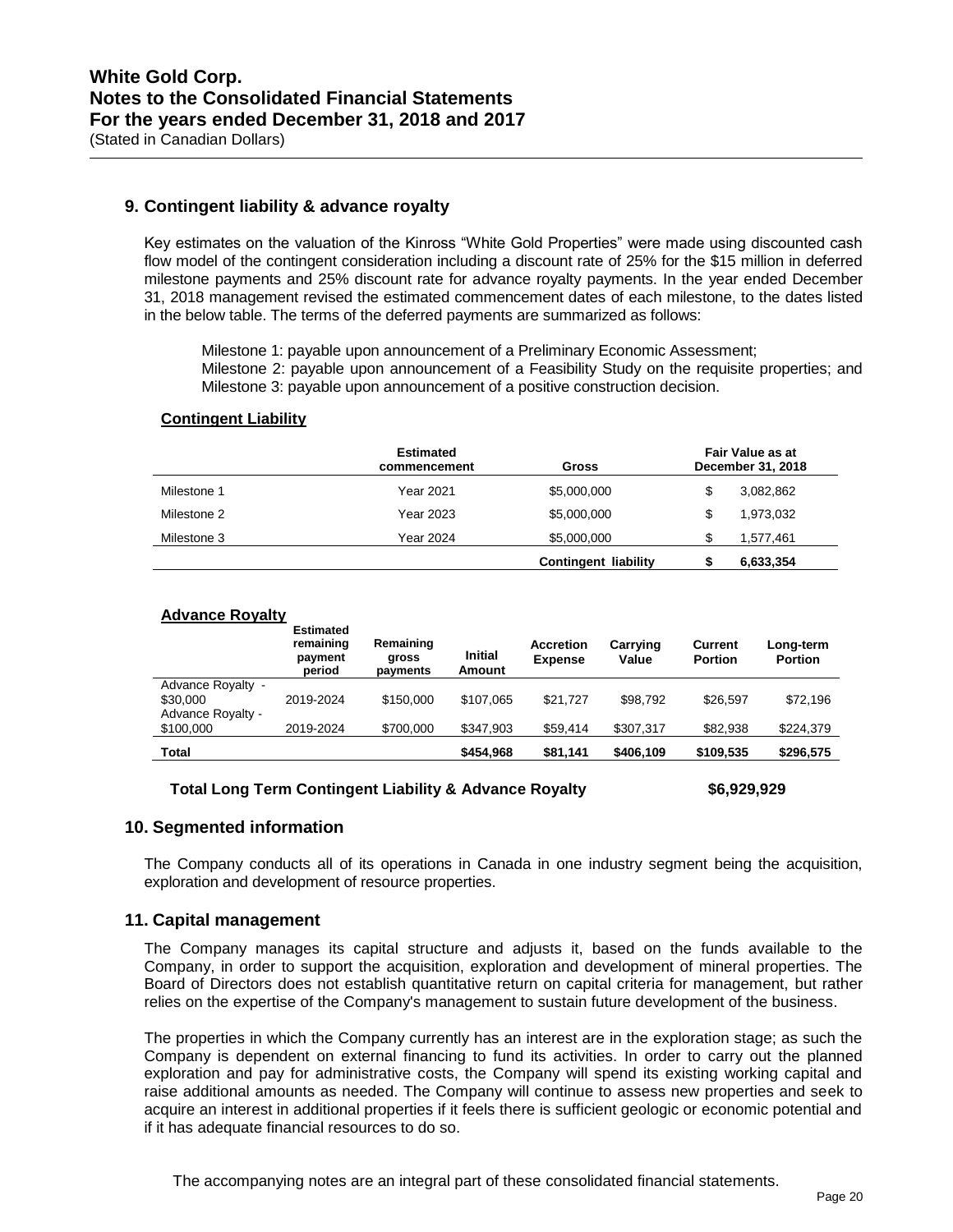## **11. Capital management (continued)**

In connection with the 2017 Flow-through Private Placement, a flow-through share premium liability of \$1,166,655 was initially recognized, with all related exploration expenditures spent by December 31, 2018 reducing the related premium liability to \$nil.

In connection with the July 2018 Flow-through Private Placement, a flow-through share premium liability of \$1,684,275 was initially recognized, with all related exploration expenditures spent by December 31, 2018 reducing the related premium liability to \$nil.

In connection with the November 2018 Flow-through Private Placement, a flow-through share premium liability of \$3,900,000 was initially recognized. As of December 31, 2018, the remaining un-spent exploration expenditures was \$9,307,992 while the remaining related premium liability was \$3,630,117.

Management reviews its capital management approach on an ongoing basis and believes that this approach, given the relative size of the Company, is reasonable.

There were no changes in the Company's approach to capital management during the twelve months ended December 31, 2018.

## **12. Financial instruments**

The Company's financial assets consist of cash and cash equivalents and property bonds in the form of GICs. The Company's financial liabilities consist due to related parties, contingent liability and advance royalty, accounts payable and accrued liabilities. Amounts (HST) receivable are not a financial instrument as they are a statutory and not a contractual right.

Amounts receivable, due to related parties, accounts payable and accrued liabilities are classified as measured at amortized cost.

Cash and cash equivalents, property bonds in the form of GICs, contingent liability and advance royalty are classified as fair value through profit or loss. These instruments are carried at fair value, with the changes in the fair value recognized in the consolidated statement of operations in the period they arise.

The fair values of the Company's cash and cash equivalents, amounts receivable, property bonds held in form of GICs, due to related parties, accounts payables and accrued liabilities approximate their carrying values due to the short-term maturity of these instruments.

#### Fair Value Measurement

The Company classified the fair value of the financial instruments according to the following fair value hierarchy based on the amount of observable inputs used to value the instruments:

Level 1 – quoted prices in active markets for identical assets or liabilities. Level 2 – inputs other than quoted prices included in Level 1 that are observable for the asset or liability, either directly (i.e.: as prices) or indirectly (i.e.: derived from prices). Level 3 – inputs for the asset or liability that are not based on observable market data.

At December 31, 2018 the levels in the fair value hierarchy into which the Company's financial instruments measured and recognized in the balance sheet at fair value are categorized are as follows:

|                         | Level 1      |
|-------------------------|--------------|
| Cash & cash equivalents | \$18,666,298 |
| Property bonds in GICs  | \$20.246     |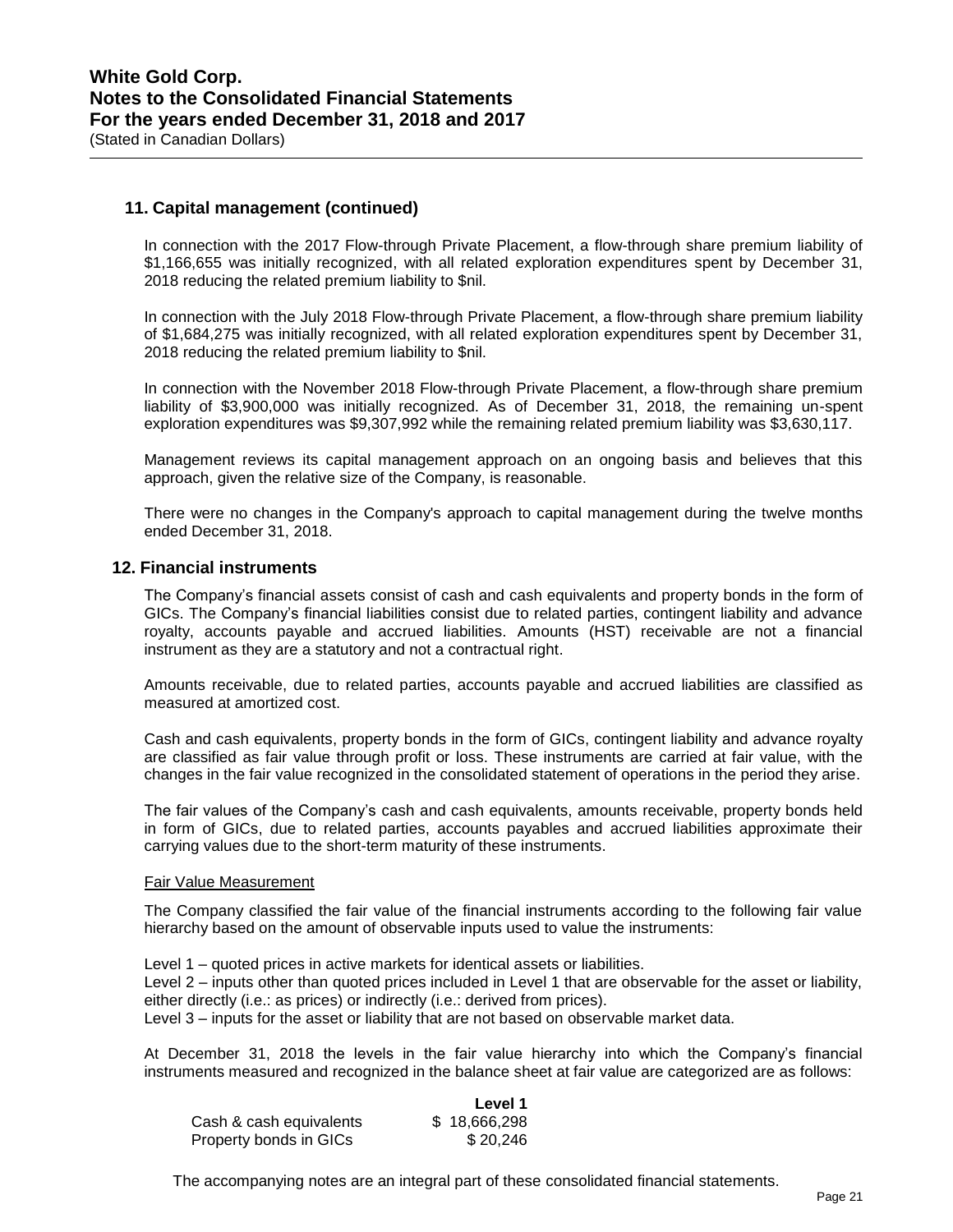# **12. Financial instruments (continued)**

## Financial Instrument Risk Exposure

The Company is exposed in varying degrees to a variety of financial instrument related risks. The Board of Directors has overall responsibility for the establishment and oversight of the Company's risk management framework, approving and monitoring the risk management processes.

The Company's financial instruments are exposed to certain financial risks, including credit risk, liquidity risk, interest risk and commodity price risk.

## **(a) Credit risk**

Credit risk is the risk of an unexpected loss if the other party to a financial instrument fails to meet contractual obligations. The Company manages this risk as cash and cash equivalents are held in a major Canadian financial institution. The Company does not have any asset-backed commercial paper in its cash and cash equivalents.

## **(b) Liquidity risk**

Liquidity risk is the risk that the Company will not be able to meet its financial obligations as they fall due. The Company manages liquidity risk through the management of its capital structure. Accounts payable and accrued liabilities are due within the current operating period.

#### **(c) Interest rate risk**

Interest rate risk is the risk that the fair value or future cash flows of a financial instrument will fluctuate because of changes in market interest rates. The risk that the Company will realize a loss a decline in the fair value of the cash and cash equivalents is limited because they are generally held to maturity.

## **(d) Commodity price risk**

The ability of the Company to develop its mineral properties and the future profitability of the Company are directly related to the market price of its related commodity. The Company has not hedged any of its future related commodity sales. The Company closely monitors the price of its related commodity and its related cost of production to determine the appropriate course of action to be taken by the Company.

## **13. Income Taxes**

Reconciliation to statutory rates – The following table reconciles the amount of income tax recoverable on application of the statutory Canadian federal and provincial income tax rates of 26.5% (2017: 26.5%):

|                                                         |               | 2017 (Restated - |
|---------------------------------------------------------|---------------|------------------|
|                                                         | 2018          | See Note 14)     |
| Expected income tax benefit computed at statutory rates | 392,983 \$    | 268,668          |
| Expiry of non-capital losses                            |               |                  |
| Change in statutory tax rate                            |               | 54,437           |
| Increase in share issuance cost                         | 289,397       | 423,143          |
| Deductible and non-deductible items                     | 542,620       | 240,752          |
| Renouncement of flow-through tax benefits               | (5,300,000)   | (2,650,000)      |
| Current and prior tax attributes recognized             |               | 1,879,000        |
| Deferred income tax expense                             | (4,075,000)   | (216,000)        |
| Deferred income tax recovery on flow-through premium    | 2,269,155     | 851,658          |
| Net deferred income tax (expense) recovery              | \$(1,805,845) | 635,658          |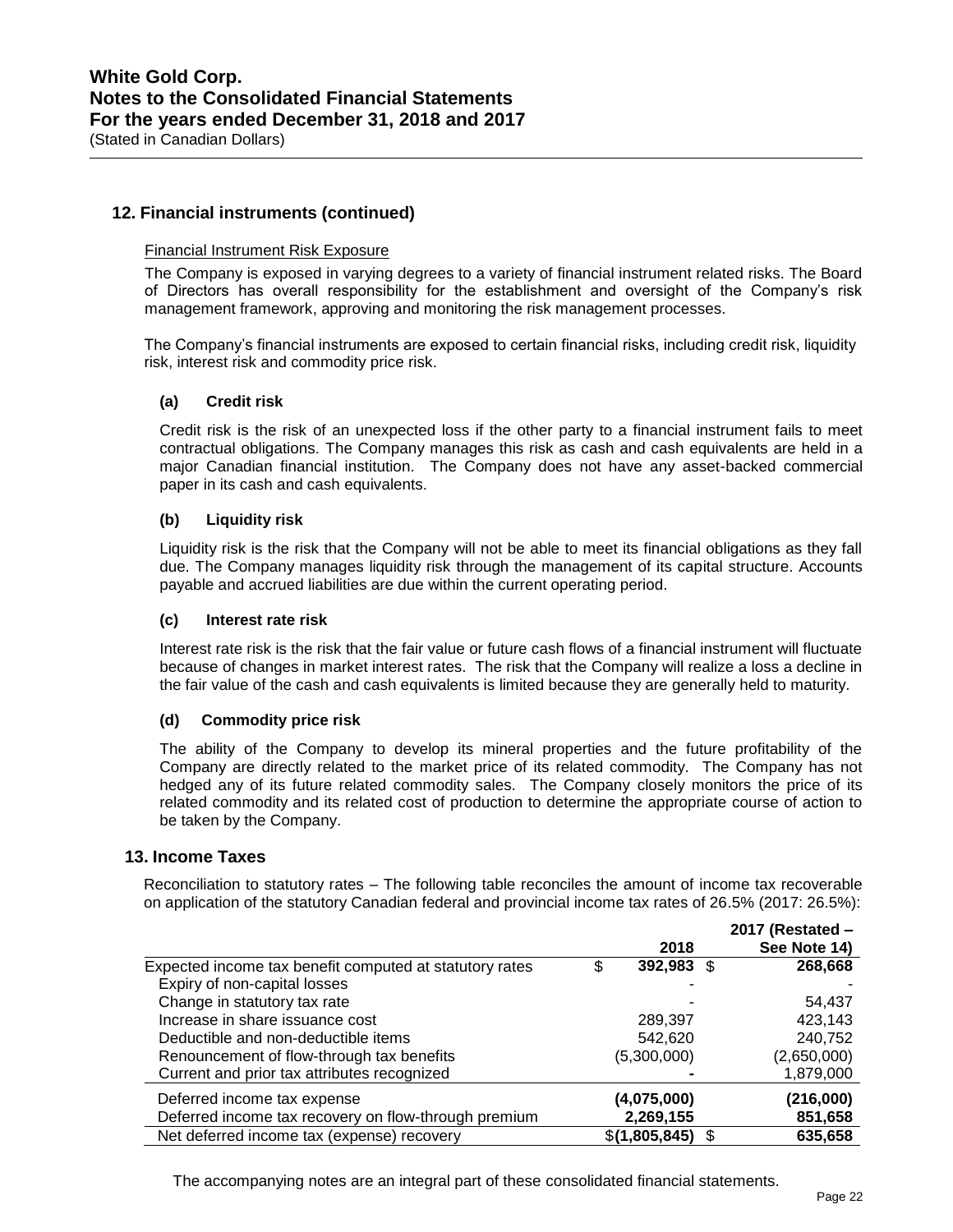## **13. Income Taxes (continued)**

Deferred tax assets - The tax effects of temporary differences that give rise to significant portions of the deferred tax assets at December 31, 2018 and 2017 are presented below:

|                                                  |     | 2018             | 2017 (Restated<br>$-$ See Note 14) |
|--------------------------------------------------|-----|------------------|------------------------------------|
| Deferred tax assets                              |     |                  |                                    |
| Non-capital loss and capital loss carry forwards | S   | 2,763,000 \$     | 1,828,000                          |
| Resource pools                                   |     | (7,780,000)      | (2,480,000)                        |
| Share issuance costs                             |     | 711.000          | 421.000                            |
| Investment tax credits and others                |     | 15.000           | 15.000                             |
| Unrecognized deferred tax assets                 |     |                  |                                    |
| Net deferred tax asset (liabilities)             | \$. | $(4,291,000)$ \$ | (216,000)                          |

At December 31, 2018, the Company has non capital losses carried forward for Canadian income tax purposes totalling approximately \$10,411,000, which will expire through to 2038 and may be applied against future taxable income. The Company also has approximately \$62,177,536 of exploration and development costs which are available for deduction against future income for tax purposes.

At December 31, 2018, the Company recognized a net deferred tax expense of \$4,075,000 and deferred tax recovery on flow through premium in the amount of \$2,269,155.

## **14. Restatement of 2017**

During the year ended December 31, 2018 management discovered an accounting error affecting the December 31, 2017 year end. The temporary difference between the accounting and tax pool with respect to the resource mineral properties was overstated by \$7,550,000 and thus resulted in an overstatement of the deferred tax liability of \$2,000,000. Management rectified this by restating the balances impacted, with the restatement shown as follows:

| <b>Consolidated Statements of</b><br><b>Financial Position as at December</b> | <b>As Previously</b> |                   |                    |
|-------------------------------------------------------------------------------|----------------------|-------------------|--------------------|
| 31, 2017                                                                      | Reported             | <b>Adjustment</b> | <b>As Restated</b> |
| Deferred Tax Liability                                                        | 2.216.000            | (2.000.000)       | 216.000            |
| <b>Accumulated Deficit</b>                                                    | (14,603,141)         | 2,000,000         | (12,603,141)       |
|                                                                               |                      |                   |                    |
| <b>Consolidated Statements of</b><br><b>Operations and Comprehensive</b>      |                      |                   |                    |
| Loss for the year ended                                                       | <b>As Previously</b> |                   |                    |
| December 31, 2017                                                             | Reported             | <b>Adjustment</b> | <b>As Restated</b> |
| Deferred Tax Expense (Recovery)<br>Net Loss and Comprehensive Loss            | 1,364,342            | 2,000,000         | (635, 658)         |
| for the year                                                                  | (3,229,843)          | 2,000,000         | (1,229,843)        |
| Loss per share - basic and diluted                                            | (0.04)               | 0.03              | (0.01)             |
|                                                                               |                      |                   |                    |
| <b>Consolidated Statements of</b><br><b>Changes in Shareholder's Equity</b>   |                      |                   |                    |
| as at December 31, 2017 &                                                     | <b>As Previously</b> |                   |                    |
| <b>January 1, 2018</b>                                                        | Reported             | <b>Adjustment</b> | <b>As Restated</b> |
| Net Loss for the year- 2017                                                   | (3,229,843)          | 2,000,000         | (1,229,843)        |
| Total Shareholder's Deficit -Balance                                          |                      |                   |                    |
| at December 31, 2017 & January 1,                                             |                      |                   |                    |
| 2018<br><b>Total Shareholder's Equity -Balance</b>                            | (14,603,141)         | 2,000,000         | (12,603,141)       |
| at December 31, 2017 & January 1,                                             |                      |                   |                    |
| 2018                                                                          | 78,503,337           | 2,000,000         | 80,503,337         |
|                                                                               |                      |                   |                    |
| <b>Consolidated Statements of Cash</b>                                        | <b>As Previously</b> |                   |                    |
| Flows as at December 31, 2017                                                 | Reported             | <b>Adjustment</b> | <b>As Restated</b> |
| Net loss for the year                                                         | (3,229,843)          | 2.000.000         | (1,229,843)        |
| Deferred Tax Expense (Recovery)                                               | 1,364,342            | (2,000,000)       | (635,658)          |